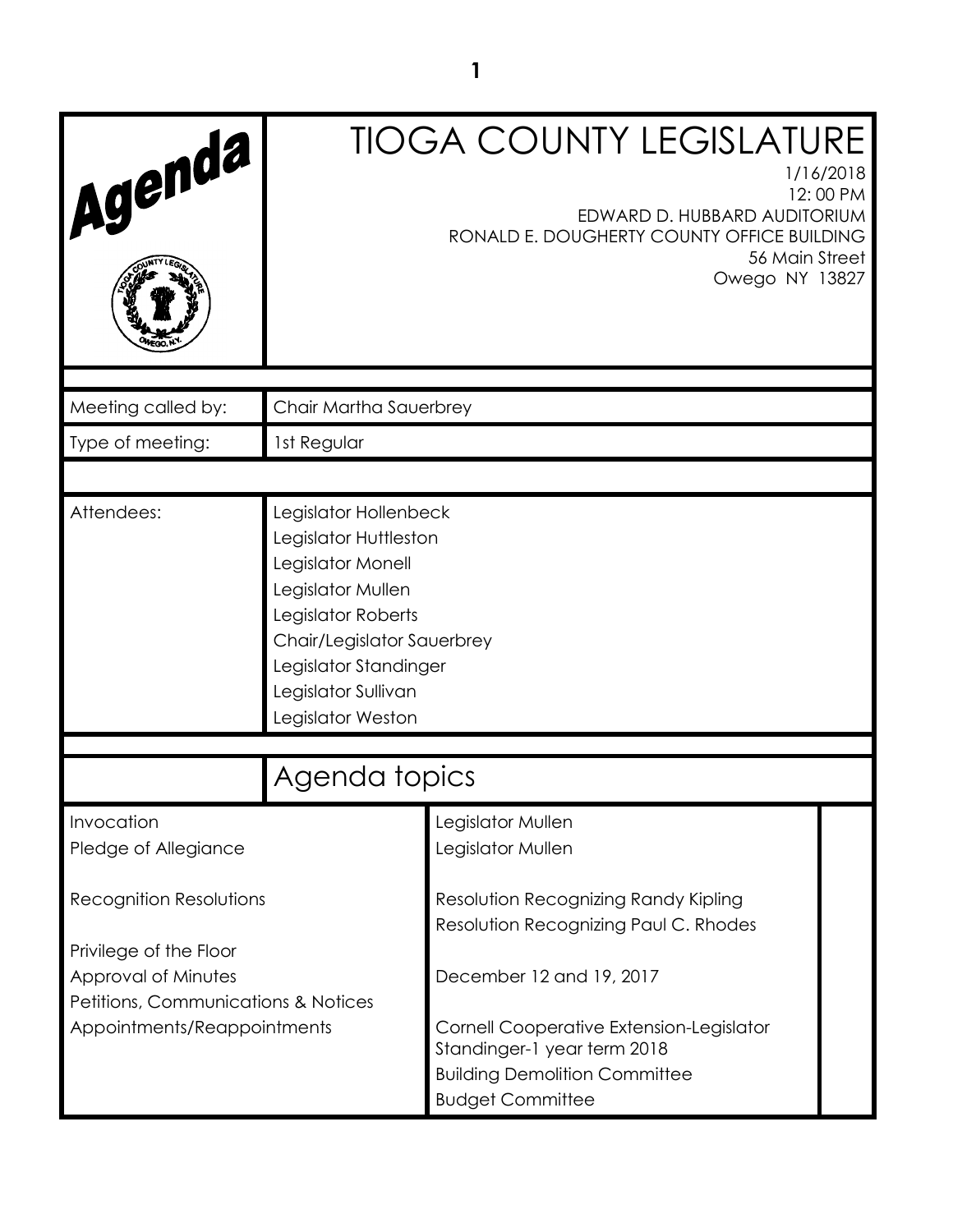| STANDING COMMITTEES-2018<br><b>Reports Standing/Special Committees</b> |                                                                                                                                                                                                       |
|------------------------------------------------------------------------|-------------------------------------------------------------------------------------------------------------------------------------------------------------------------------------------------------|
| <b>RESOLUTIONS:</b>                                                    | 1. Reappoint Member to the Tioga County Planning Board                                                                                                                                                |
|                                                                        | 2. Reappoint Member to the Tioga County Planning Board                                                                                                                                                |
|                                                                        | 3. Appoint Member to the Tioga County Planning Board                                                                                                                                                  |
|                                                                        | 4. Erroneous Assessment Town of Candor                                                                                                                                                                |
|                                                                        | 5. Erroneous Assessment Town of Owego                                                                                                                                                                 |
|                                                                        | 6. Erroneous Assessment Town of Spencer                                                                                                                                                               |
|                                                                        | 7. Authorize Mental Hygiene to join a Behavioral Health Care                                                                                                                                          |
|                                                                        | collaborative                                                                                                                                                                                         |
|                                                                        | 8. Award Design Services to Delta Engineers for Kelsey Road<br><b>Bridge BIN 3218430</b>                                                                                                              |
|                                                                        | 9. Award Design Services to Delta Engineers for Dean Creek<br>Road Bridge BIN 3334820                                                                                                                 |
|                                                                        | 10. Award Design Services to C&S<br>Engineers<br>for<br>roof<br>replacements & building repairs                                                                                                       |
|                                                                        | 11. Amend Budget and Appropriate Bond Reserve Funds for<br>bridge projects                                                                                                                            |
|                                                                        | 12. Re-establish prior year 2017 Capital Projects for 2018 budget                                                                                                                                     |
|                                                                        | 13. Re-establish prior year 2017 Grants for HHS for 2018 budget                                                                                                                                       |
|                                                                        | 14. Re-establish prior year 2017 Grants for 2018 budget                                                                                                                                               |
|                                                                        | 15. Resolution to approve a maintenance agreement between<br>the Tioga County Probation Department and AutoMon, LLC<br>to provide software and maintenance of the Caseload<br><b>Explorer Product</b> |
|                                                                        | 16. Accept Indigent Legal Services Award and Amend Budget                                                                                                                                             |
|                                                                        | 17. Amend 2018 Budget and Appropriation of Funds Social<br>Services                                                                                                                                   |
|                                                                        |                                                                                                                                                                                                       |

18. Resolution to Declare Work Day Status for Elected and Appointed Officials (Emergency Services Department)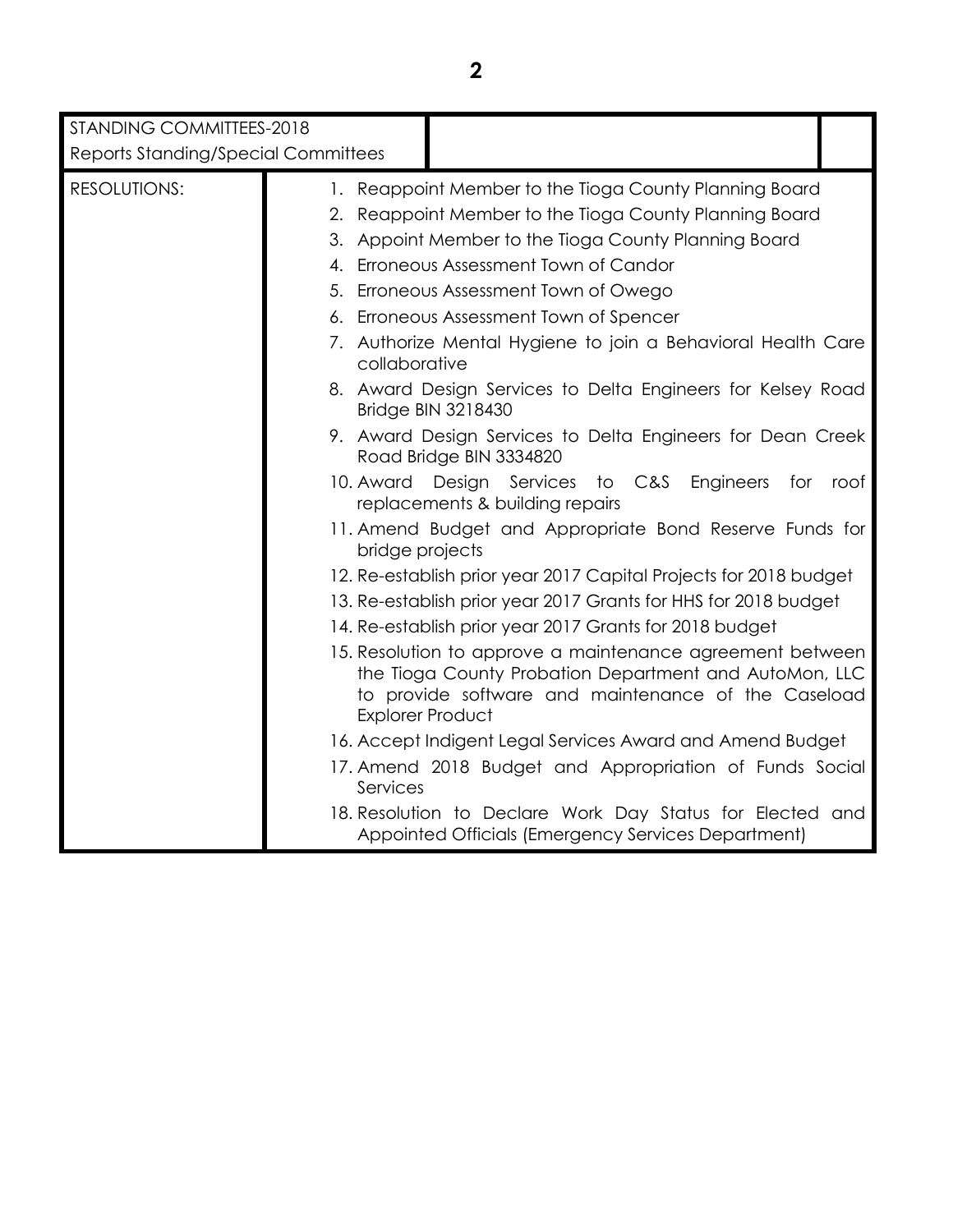REFERRED TO: THE PUBLIC SAFETY COMMITTEE

RESOLUTION NO. -18 RESOLUTION RECOGNIZING RANDY KIPLING'S 27 YEARS OF DEDICATED SERVICE TO TIOGA COUNTY

WHEREAS: Randy Kipling was appointed as a Corrections Officer on 4/21/90; promoted to Deputy Sheriff on 3/7/92; promoted to Sergeant on 1/1/2004; and promoted to Lieutenant on 2/12/11; and

WHEREAS: Randy Kipling has been dedicated and loyal in the performance of his duties and responsibilities during the past 27 years to Tioga County, thereby earning the respect of his colleagues and peers throughout Tioga County; and

WHEREAS: Randy Kipling retired from the Tioga County Sheriff's Office on December 21, 2017; therefore be it

RESOLVED: That the Tioga County Legislature, on its own behalf, as well as on behalf of the citizens of Tioga County, express sincere gratitude to Randy Kipling for his 27 years of dedicated and loyal service to the residents of Tioga County; and be it further

RESOLVED: That this resolution be spread upon the minutes of this meeting and a certified copy be presented to this outstanding employee, Randy Kipling.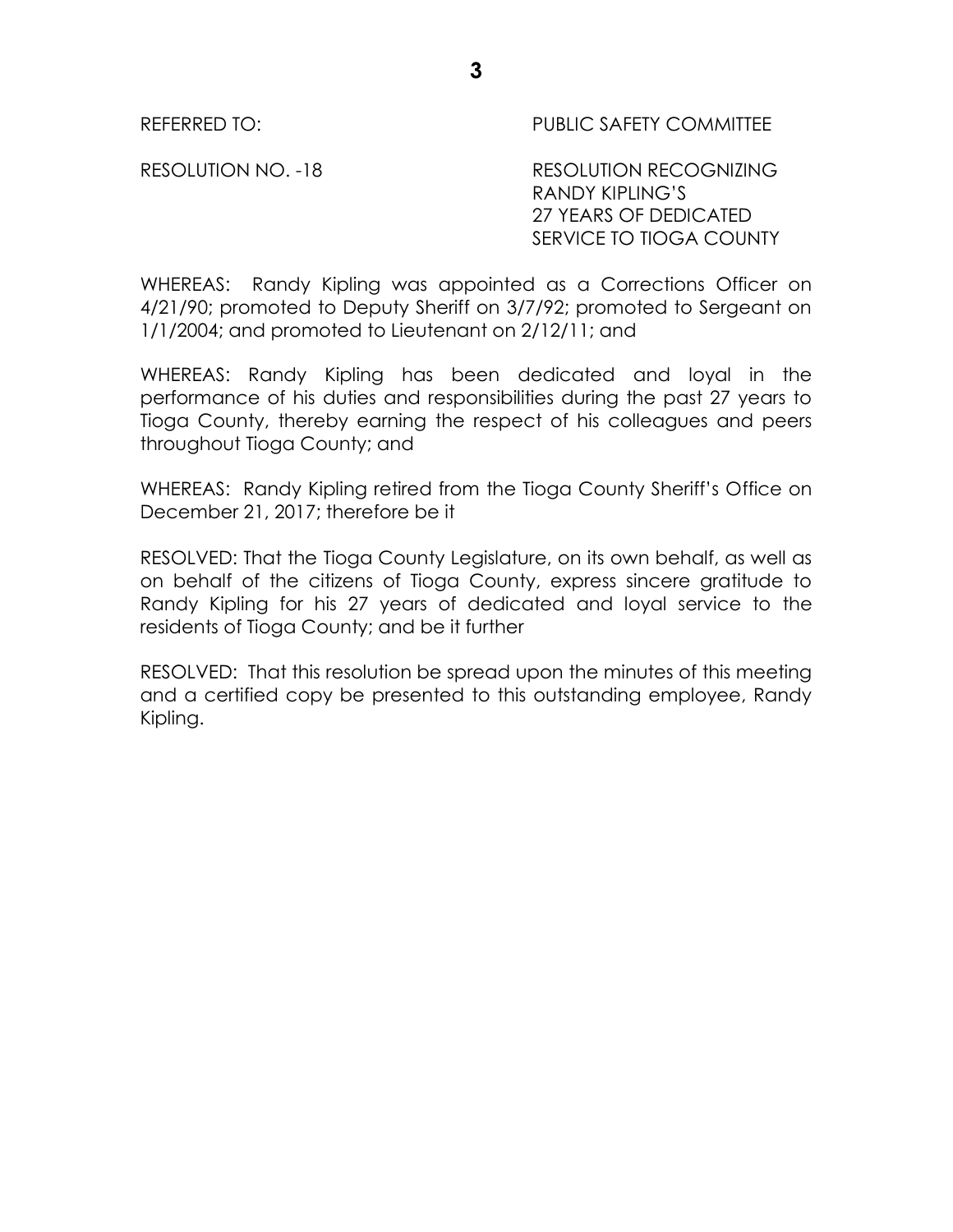REFERRED TO: PUBLIC SAFETY COMMITTEE

RESOLUTION NO. -18 RESOLUTION RECOGNIZING PAUL C. RHODES 26 YEARS OF DEDICATED SERVICE TO TIOGA COUNTY

WHEREAS: Paul C. Rhodes was appointed as a Corrections Officer on 9/9/91; promoted to Deputy Sheriff on 6/1/93; promoted to Sergeant on 4/10/00; appointed as an Investigator on 1/2/04; and promoted to Lieutenant on 4/21/12; and

WHEREAS: Paul C. Rhodes has been dedicated and loyal in the performance of his duties and responsibilities during the past 26 years to Tioga County, thereby earning the respect of his colleagues and peers throughout Tioga County; and

WHEREAS: Paul C. Rhodes retired from the Tioga County Sheriff's Office on December 21, 2017; therefore be it

RESOLVED: That the Tioga County Legislature, on its own behalf, as well as on behalf of the citizens of Tioga County, express sincere gratitude to Paul C. Rhodes for his 26 years of dedicated and loyal service to the residents of Tioga County; and be it further

RESOLVED: That this resolution be spread upon the minutes of this meeting and a certified copy be presented to this outstanding employee, Paul C. Rhodes.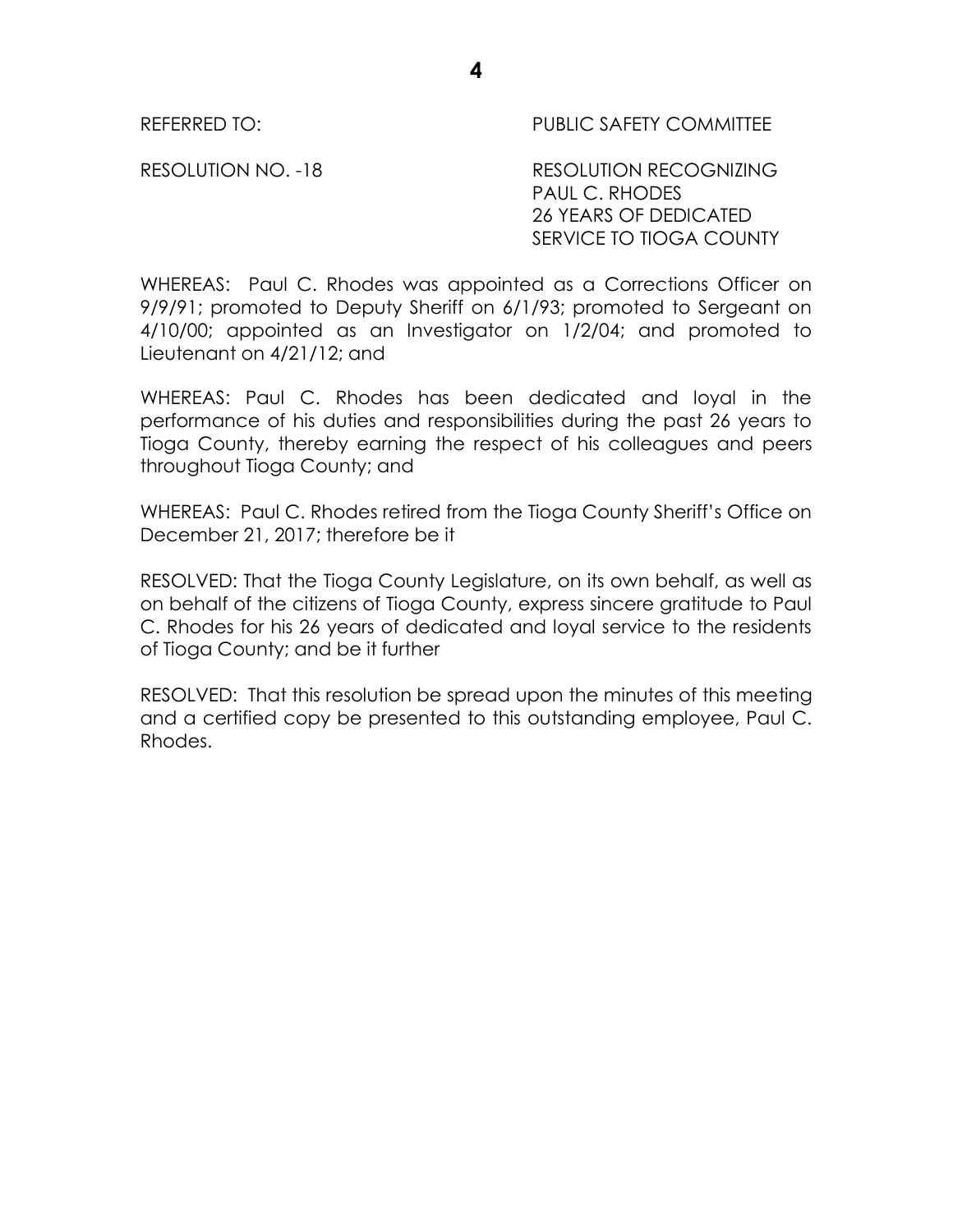# *STANDING COMMITTEES OF THE COUNTY LEGISLATURE OF THE COUNTY OF TIOGA FOR 2018*

|                                                                                   | Chairman          |                   |            |            |
|-----------------------------------------------------------------------------------|-------------------|-------------------|------------|------------|
| 1. County Clerk,<br><b>Historian, Real Property</b><br><b>Veterans/Elections,</b> | Huttleston        | Sullivan          | Mullen     | Standinger |
| 2. Economic Development/<br><b>Planning/Tourism/</b><br><b>Agriculture</b>        | Weston            | <b>Roberts</b>    | Hollenbeck | Mullen     |
| 3. Finance/Legal & Safety                                                         | <b>Monell</b>     | All Legislators   |            |            |
| 4. Information Technology                                                         | Sullivan          | <b>Roberts</b>    | Monell     | Huttleston |
| 5. Legislative<br>Worksessions/Legislative support                                | Sauerbrey         | All Legislators   |            |            |
| 6. Health & Human Services                                                        | Standinger        | Sullivan          | Mullen     | Monell     |
| 7. Public Safety/ Probation & DWI                                                 | Mullen            | <b>Hollenbeck</b> | Weston     | Standinger |
| <b>8. Public Works/ Capital Projects</b>                                          | <b>Roberts</b>    | Sullivan          | Huttleston | Weston     |
| 9.Personnel/ADA                                                                   | <b>Hollenbeck</b> | Monell            | Weston     | Standinger |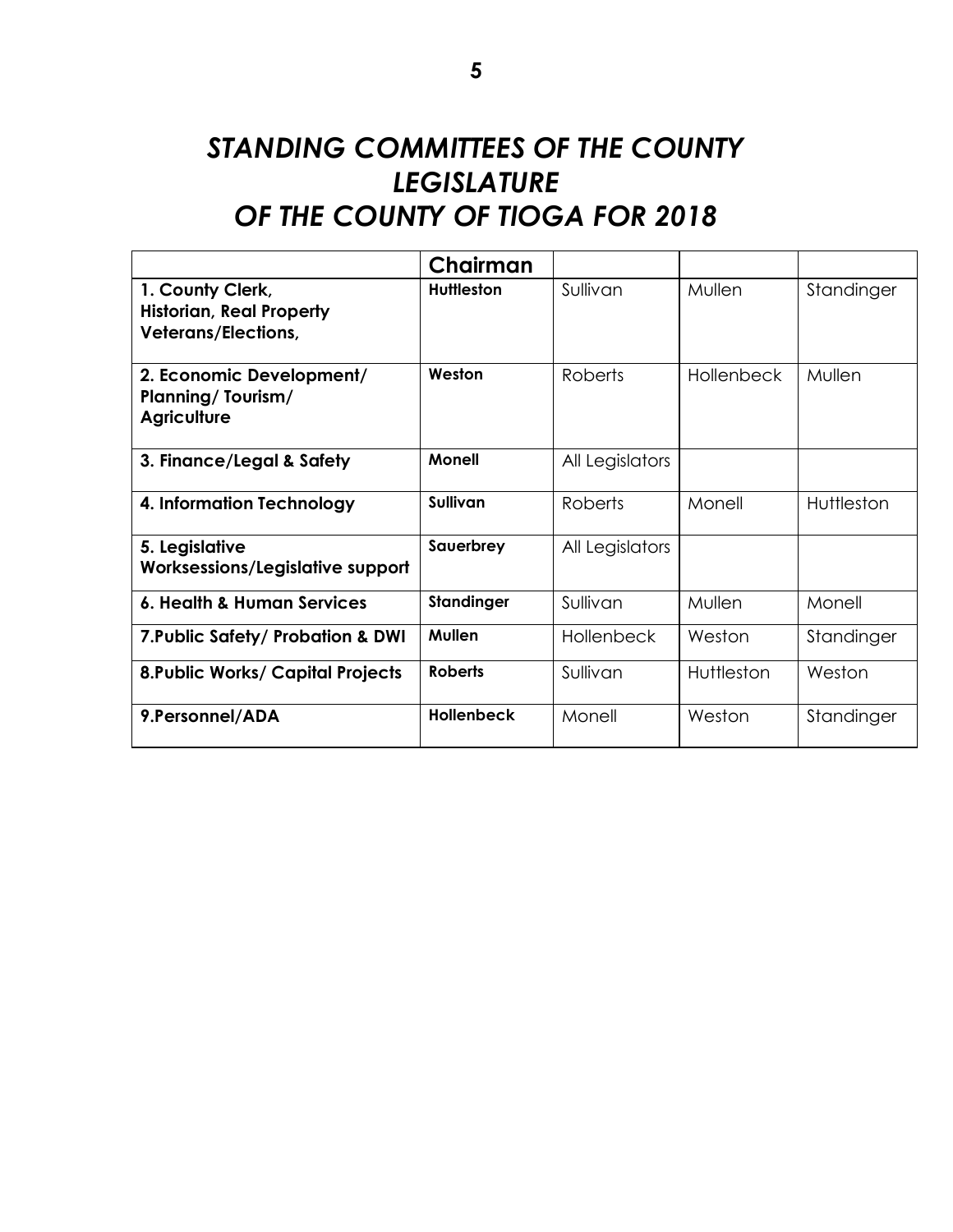### REFERRED TO: ED&P COMMITTEE

RESOLUTION NO. -18 RE-APPOINT MEMBER TO THE TIOGA COUNTY PLANNING BOARD

WHEREAS: Georgeanne Eckley's position on the Tioga County Planning Board representing the Village of Owego expired on 12/31/2017; and

WHEREAS: The Village of Owego Board of Trustees has nominated Georgeanne Eckley to serve another three-year term as their representative, and she is willing and able to do so; therefore be it

RESOLVED: That the Tioga County Legislature hereby reappoint Georgeanne Eckley to the Tioga County Planning Board for another three-year term of 1/1/2018 – 12/31/20.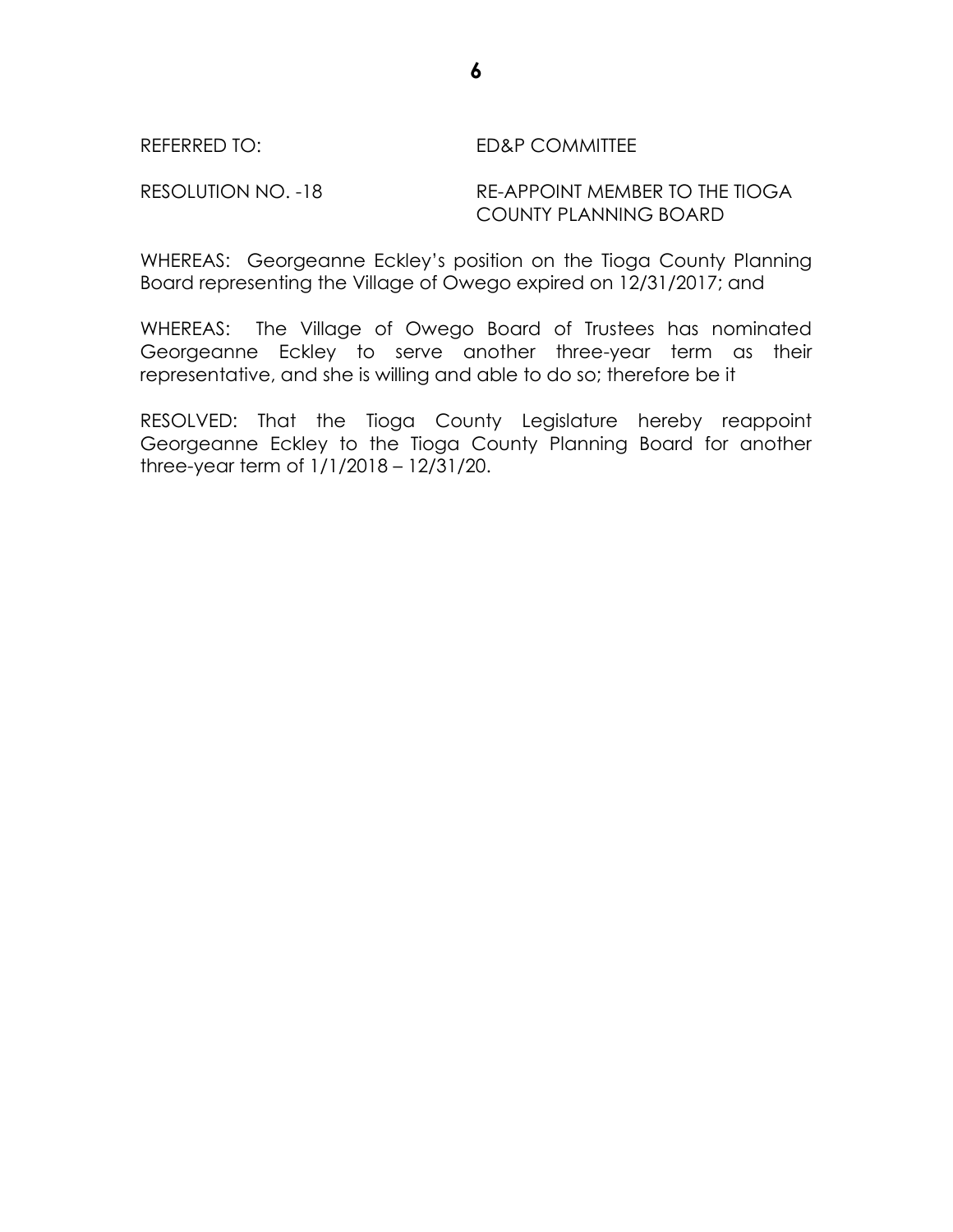### REFERRED TO: ED&P COMMITTEE

RESOLUTION NO. -18 RE-APPOINT MEMBER TO THE TIOGA COUNTY PLANNING BOARD

WHEREAS: Sarah Titus's position on the Tioga County Planning Board representing the Village of Owego expired on 12/31/2017; and

WHEREAS: The Newark Valley Town Board has nominated Sarah Titus to serve another three-year term as their representative, and she is willing and able to do so; therefore be it

RESOLVED: That the Tioga County Legislature hereby reappoint Sarah Titus to the Tioga County Planning Board for another three-year term of 1/1/2018 – 12/31/20.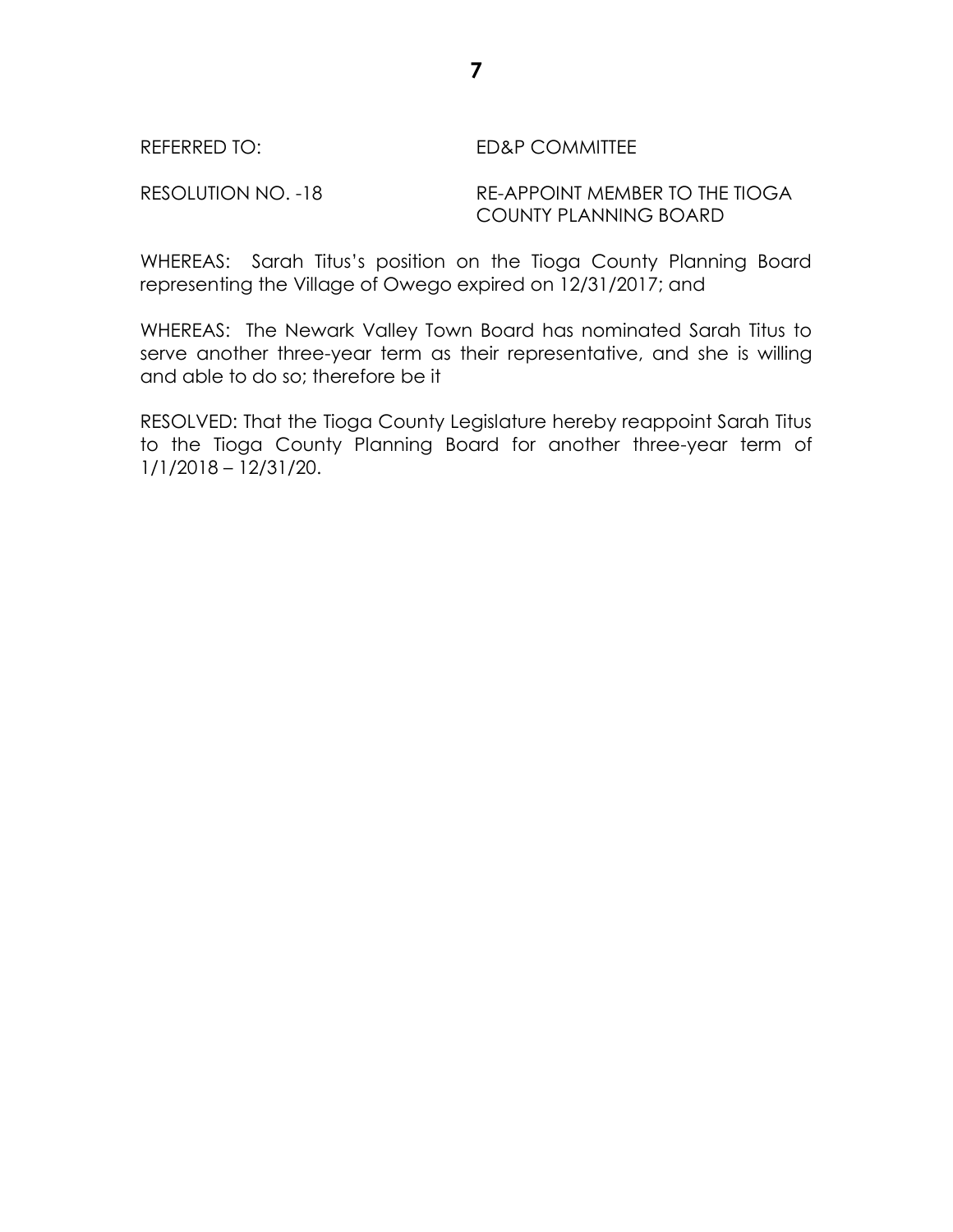| REFERRED TO: | <b>ED&amp;P COMMITTEE</b> |
|--------------|---------------------------|
|              |                           |

RESOLUTION NO. -18 APPOINT MEMBER TO THE TIOGA COUNTY PLANNING BOARD

WHEREAS: Jason Bellis has resigned from the Tioga County Planning Board position representing the Town of Candor for which the term expired on 12/31/2017; and

WHEREAS: The Candor Town Board has nominated Art Cacciola to serve a three-year term as their representative, and he is willing and able to do so; therefore be it

RESOLVED: That the Tioga County Legislature hereby appoints Art Cacciola to the Tioga County Planning Board for a three-year term of 1/1/2018 – 12/31/20.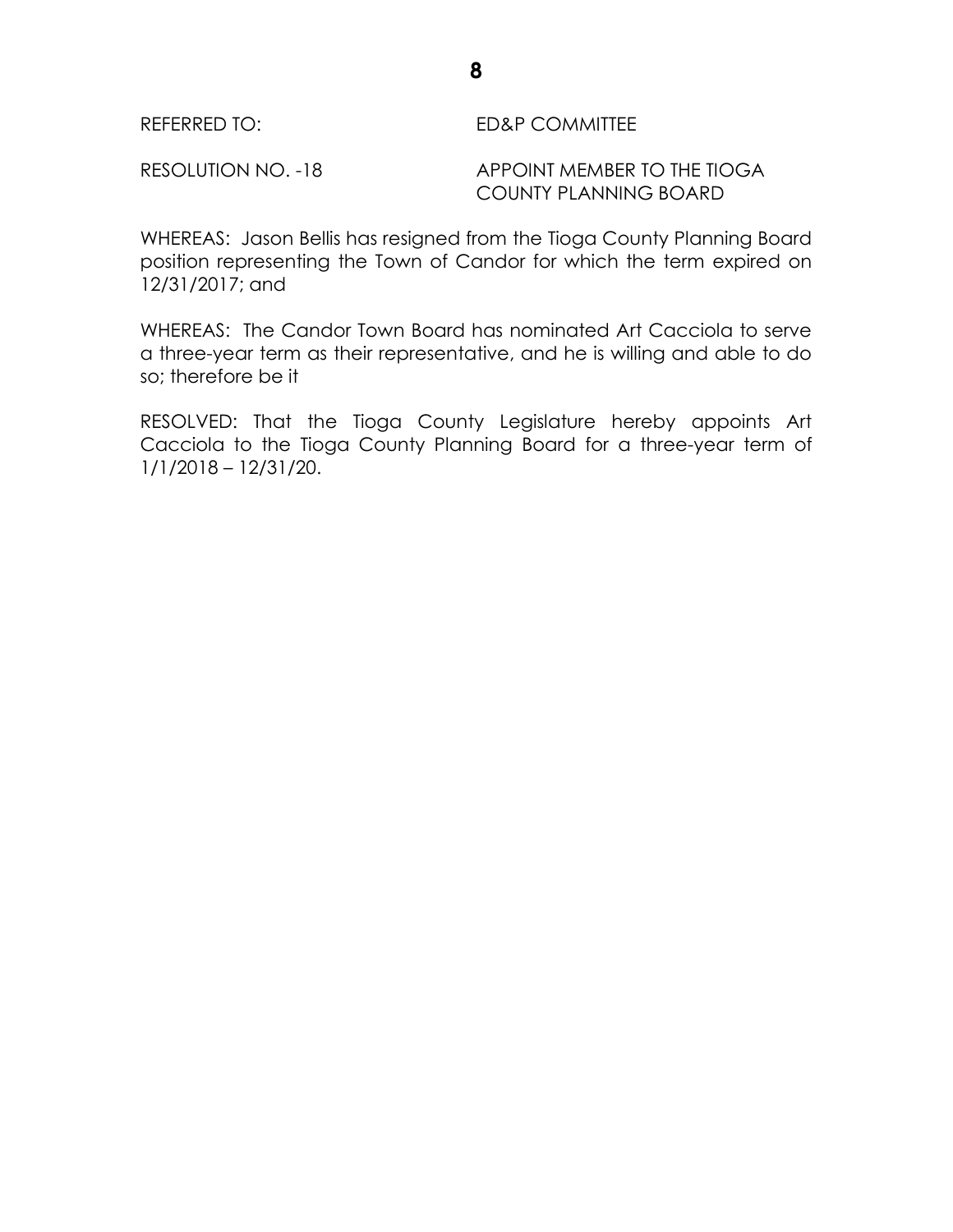| REFERRED TO: | <b>FINANCE COMMITTEE</b> |
|--------------|--------------------------|
|              |                          |

RESOLUTION NO. -18 ERRONEOUS ASSESSMENT TOWN OF CANDOR

WHEREAS: An application for Corrected Tax Roll for the year 2018 indicates that parcel #2572 in the Town of Candor assessed to Brian C Carey & Paulette A Carey on the 2018 tax roll of the Town of Candor is erroneous in that the correct taxable value for Town & County purposes should be \$164,000 due to a SCAR decision; be it therefore

RESOLVED: That a new bill be issued to Brian C Carey & Paulette A Carey by the Town of Candor Tax Collector as follows:

|                    | Original Bill #693 | Corrected Bill #693 |
|--------------------|--------------------|---------------------|
| County             | 1,504.19           | 1,444.30            |
| Recycle            | 81.10              | 77.87               |
| Town Wide          | 798.61             | 766.82              |
| Part Town          | 208.79             | 200.48              |
| <b>Candor Fire</b> | 285.29             | 273.93              |
| <b>Total</b>       | 2,877.98           | 2,763.40            |

And be it further

RESOLVED: That the erroneous town tax of \$40.10 be charged back to the Town of Candor; and be it further

RESOLVED: That the erroneous solid waste tax of \$3.23 be charged back to the Solid Waste Fund; and be it further

RESOLVED: That the erroneous county tax of \$59.89 be charged to the proper account in the records of the County Treasurer; and be it further

RESOLVED: That the erroneous fire tax of \$11.36 be charged back to the Candor Fire.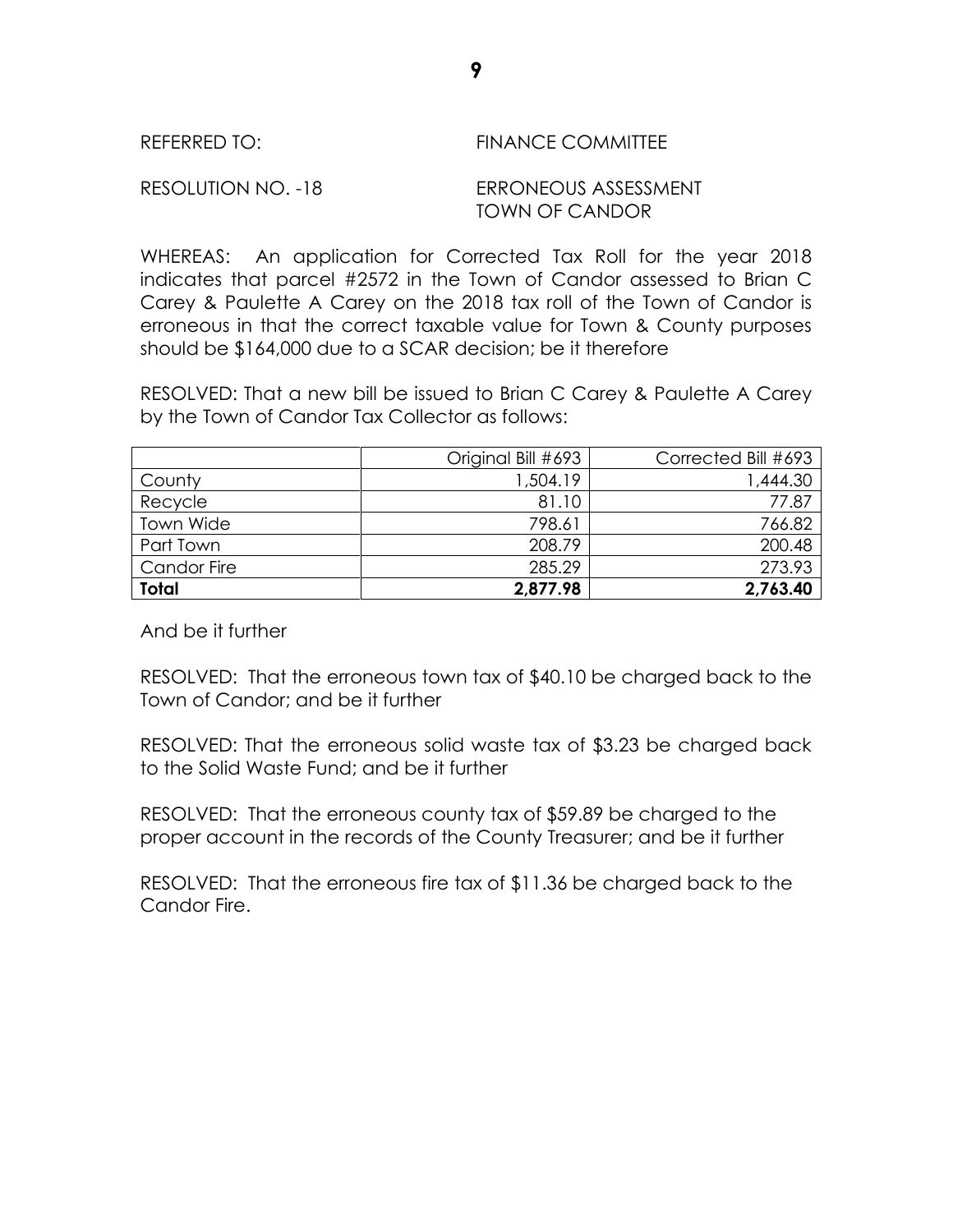### REFERRED TO: FINANCE COMMITTEE

RESOLUTION NO. -18 ERRONEOUS ASSESSMENT TOWN OF OWEGO

WHEREAS: An application for Corrected Tax Roll for the year 2018 indicates that parcel #13055 in the Town of Owego assessed to Melinda Malia on the 2018 tax roll of the Town of Owego is erroneous in that the correct taxable value for Town & County purposes should be \$109,600 due to a SCAR decision; be it therefore

RESOLVED: That a new bill be issued to Melinda Malia by the Town of Owego Tax Collector as follows:

|              | Original Bill # 5610 | Corrected Bill # 5610 |
|--------------|----------------------|-----------------------|
| County       | 1,366.56             | 1,245.01              |
| Recycle      | 73.68                | 67.13                 |
| Town Wide    | 127.78               | 116.41                |
| Part Town    | 351.84               | 320.55                |
| Owego Fire   | 321.61               | 293.00                |
| <b>Total</b> | 2,241.47             | 2,042.10              |

And be it further

RESOLVED: That the erroneous town tax of \$42.66 be charged back to the Town of Owego; and be it further

RESOLVED: That the erroneous solid waste tax of \$6.55 be charged back to the Solid Waste Fund; and be it further

RESOLVED: That the erroneous county tax of \$121.55 be charged to the proper account in the records of the County Treasurer; and be it further

RESOLVED: That the erroneous fire tax of \$28.61 be charged back to the Owego Fire.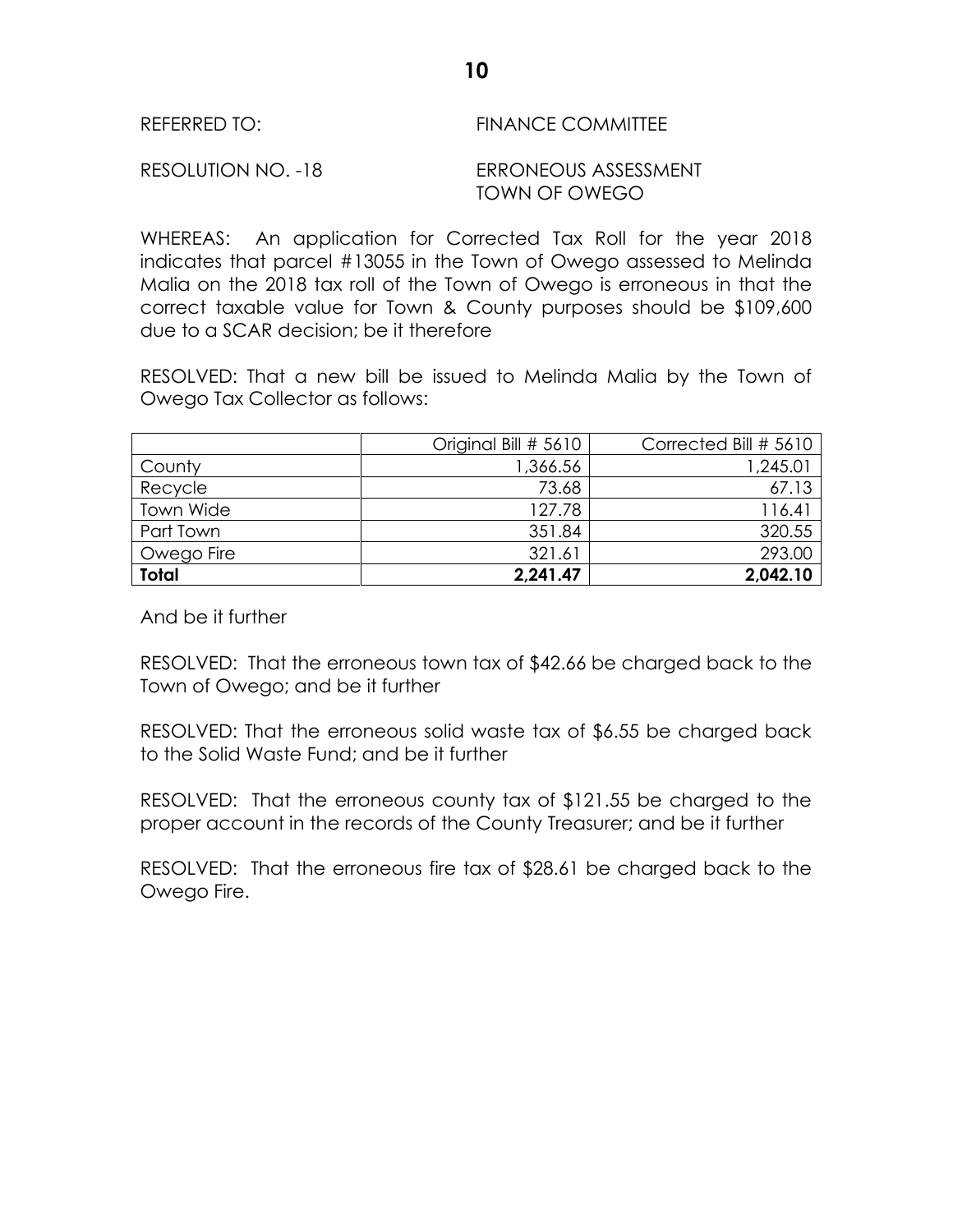### REFERRED TO: FINANCE COMMITTEE

RESOLUTION NO. -18 ERRONEOUS ASSESSMENT TOWN OF SPENCER

WHEREAS: An application for Corrected Tax Roll for the year 2018 indicates that parcel #986 in the Town of Spencer assessed to Carol Johnson & Brian Carman on the 2018 tax roll of the Town of Spencer is erroneous in that the veteran exemption Vet Com C41132 was not applied; be it therefore

RESOLVED: That a new bill be issued to Carol Johnson & Brian Carman by the Town of Spencer Tax Collector as follows:

|              | Original Bill #1009 | Corrected Bill #1009 |
|--------------|---------------------|----------------------|
| County       | 801.57              | 630.06               |
| Recycle      | 43.22               | 33.97                |
| Town Wide    | 251.57              | 251.57               |
| Part Town    | 343.26              | 343.26               |
| Spencer Fire | 51.10               | 51.10                |
| <b>Total</b> | 1,490.72            | 1,309.96             |

And be it further

RESOLVED: That the erroneous solid waste tax of \$9.25 be charged back to the Solid Waste Fund; and be it further

RESOLVED: That the erroneous county tax of \$171.51 be charged to the proper account in the records of the County Treasurer.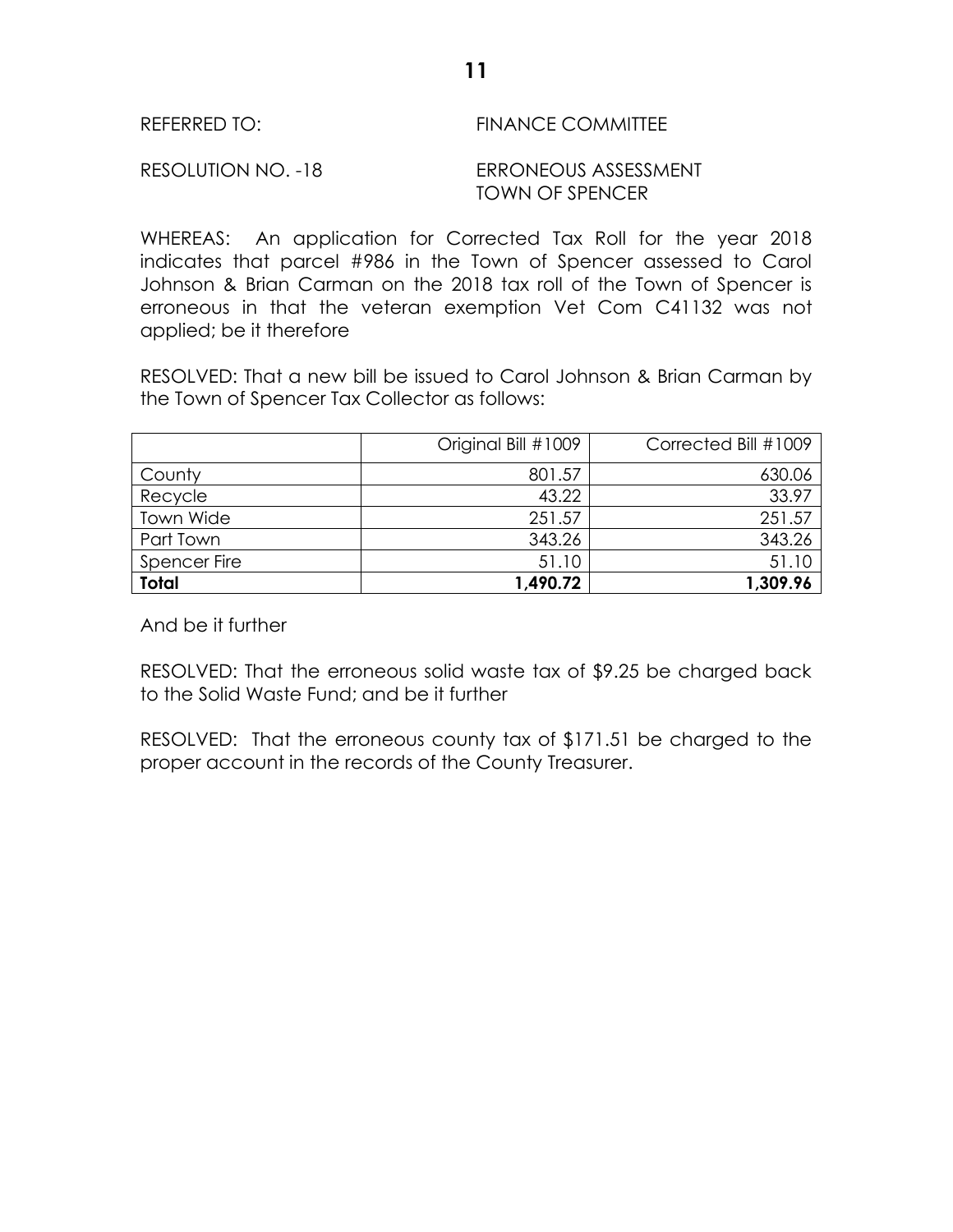RESOLUTION NO. -18 AUTHORIZE MENTAL HYGIENE TO JOIN A BEHAVIORAL HEALTH CARE COLLABORATIVE

WHEREAS: The delivery and the financial payment structure of the behavioral health care industry is changing; and

WHEREAS: A partnership of providers, including other county clinics, would be beneficial to navigate the changes in reimbursement and service delivery directly related to New York mandates through Delivery System Reform Incentive Payment Program (DSRIP) and the related transition from Fee-for-service Medicaid to Medicaid Managed Care; and

WHEREAS: Integrity Partners for Behavioral Health, Inc. has been incorporated to function as a Behavioral Health Care Collaborative (BHCC); and

WHEREAS: Integrity Partners for Behavioral Health, Inc. will be the lead agency in the application for funding from New York State Behavioral Health Value Based Payment Readiness Program; and

WHEREAS: Tioga County Mental Hygiene would like to partner with Integrity Partners for Behavioral Health, Inc.; therefore be it

RESOLVED: That the Tioga County Legislature authorizes Mental Hygiene to join this Behavioral Health Care Collaborative: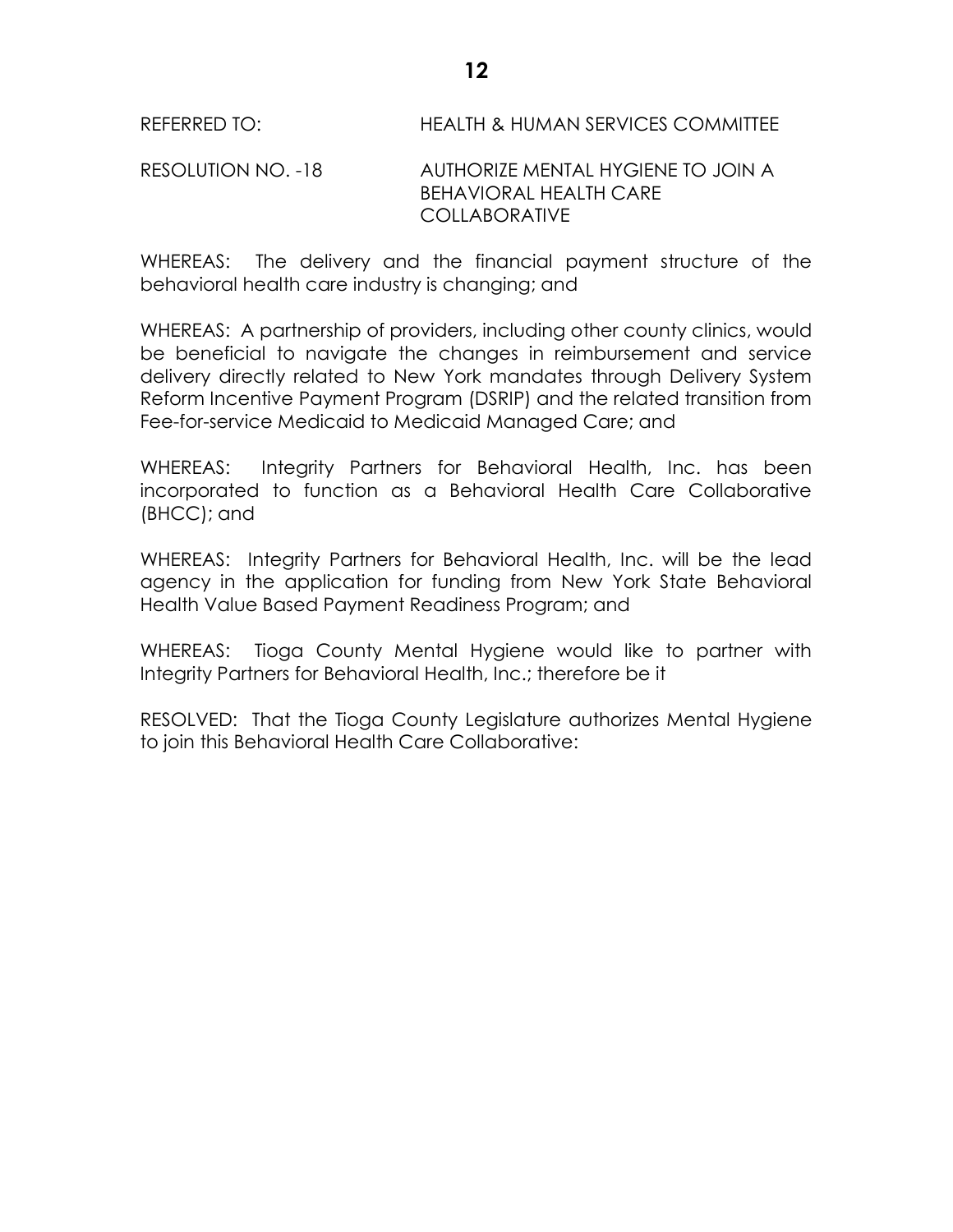REFERRED TO: PUBLIC WORKS

RESOLUTION NO. -18 AWARD DESIGN SERVICES TO DELTA ENGINEERS FOR KELSEY ROAD BRIDGE BIN 3218430

WHEREAS: Tioga County bonded for a program for rehabilitation of various bridges; and

WHEREAS: The Kelsey Road Bridge BIN 3218430 is a bridge that needs repair due to an inspection; and

WHEREAS: The Commissioner of Public Works received a proposal for design services for this project from Delta Engineers, Endwell, NY; and

WHEREAS: The proposal for this bridge came in at \$67,521; therefore be it

RESOLVED: That the Tioga County Legislature approve Delta Engineers proposal for the Kelsey Road Bridge BIN 3218430 not to exceed \$67,521 to be paid out of the Kelsey Road Bridge (BIN 3218430) account D5110 54002 H1802.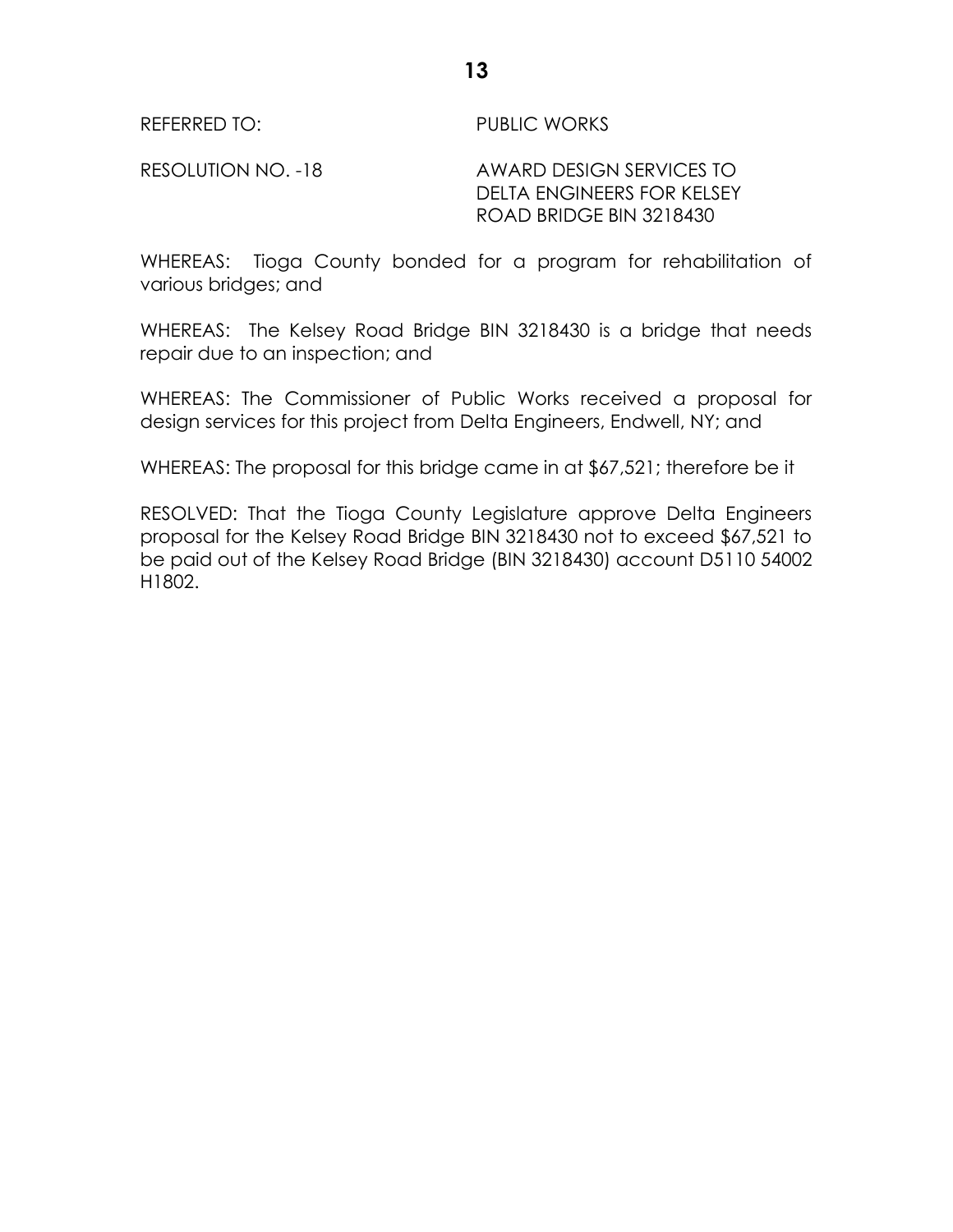REFERRED TO: PUBLIC WORKS

RESOLUTION NO. -18 AWARD DESIGN SERVICES TO DELTA ENGINEERS FOR DEAN CREEK ROAD BRIDGE BIN 3334820

WHEREAS: Tioga County bonded for a program for rehabilitation of various bridges; and

WHEREAS: The Dean Creek Road Bridge BIN 3334820 is a bridge that needs repair due to an inspection; and

WHEREAS: The Commissioner of Public Works received a proposal for design services for this project from Delta Engineers, Endwell, NY; and

WHEREAS: The proposal for this bridge came in at \$18,556; therefore be it

RESOLVED: That the Tioga County Legislature approve Delta Engineers' proposal for the Dean Creek Rd. Bridge BIN 3334820 not to exceed \$18,556 to be paid out of the Dean Creek Road Bridge (BIN 3334820) account D5110 54002 H1801.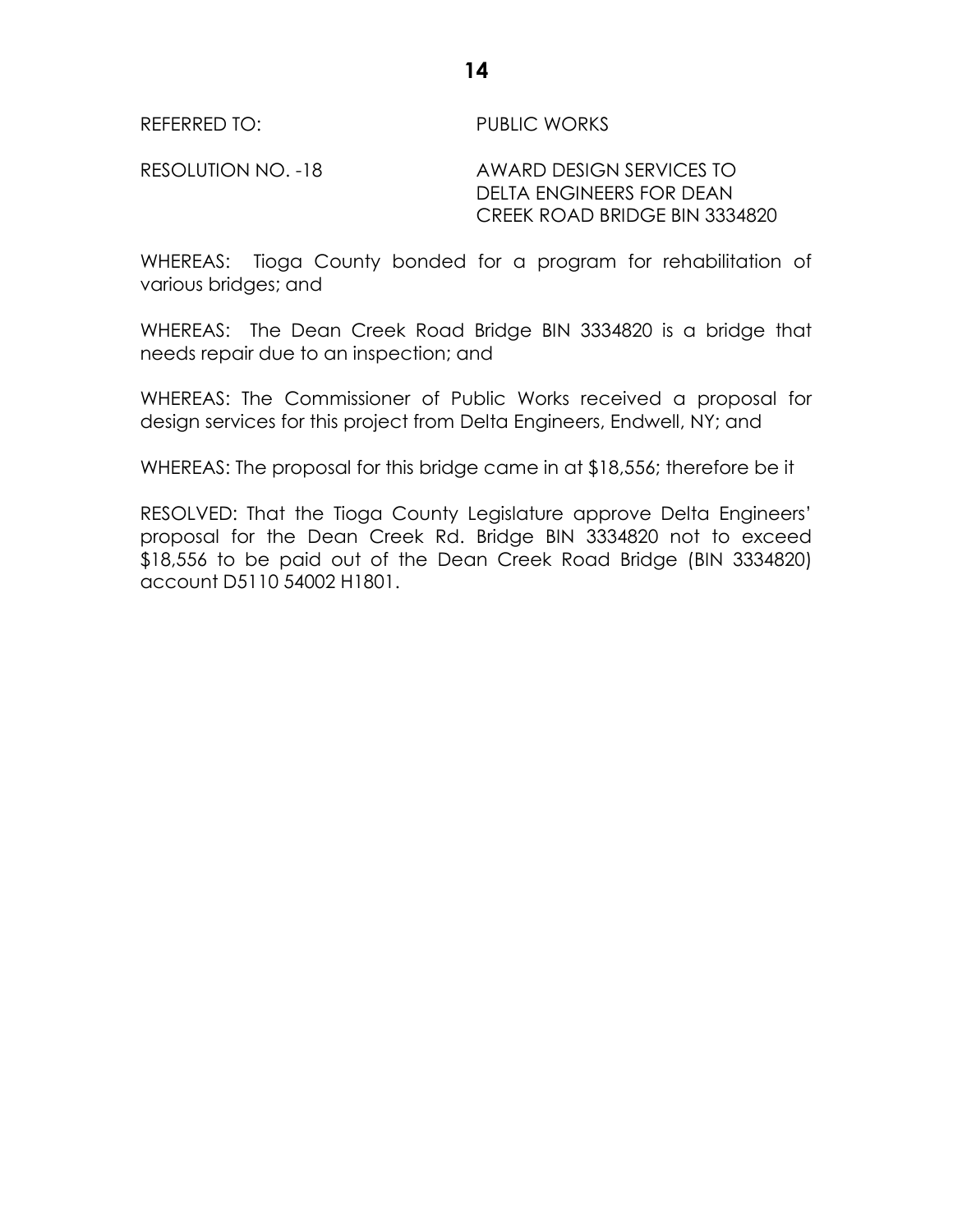REFERRED TO: PUBLIC WORKS

RESOLUTION NO. -18 AWARD DESIGN SERVICES TO C&S ENGINEERS FOR ROOF REPLACEMENTS & BUILDING REPAIRS

WHEREAS: Tioga County has budgeted for roof replacements at the Clerk's Office and Buildings & Grounds Office and building renovations at the Court Annex; and

WHEREAS: The Commissioner of Public Works received a proposal for design services for these projects from C&S Engineers, Syracuse, NY; and

WHEREAS: The proposal for these projects came in at \$25,200; therefore be it

RESOLVED: That the Tioga County Legislature approve C&S Engineers proposal for these projects not to exceed \$25,200 to be paid out of

| H <sub>1</sub> 620.520121 | \$5,200  |
|---------------------------|----------|
| H1620.520922              | \$10,000 |
| H <sub>1620</sub> .520927 | \$10,000 |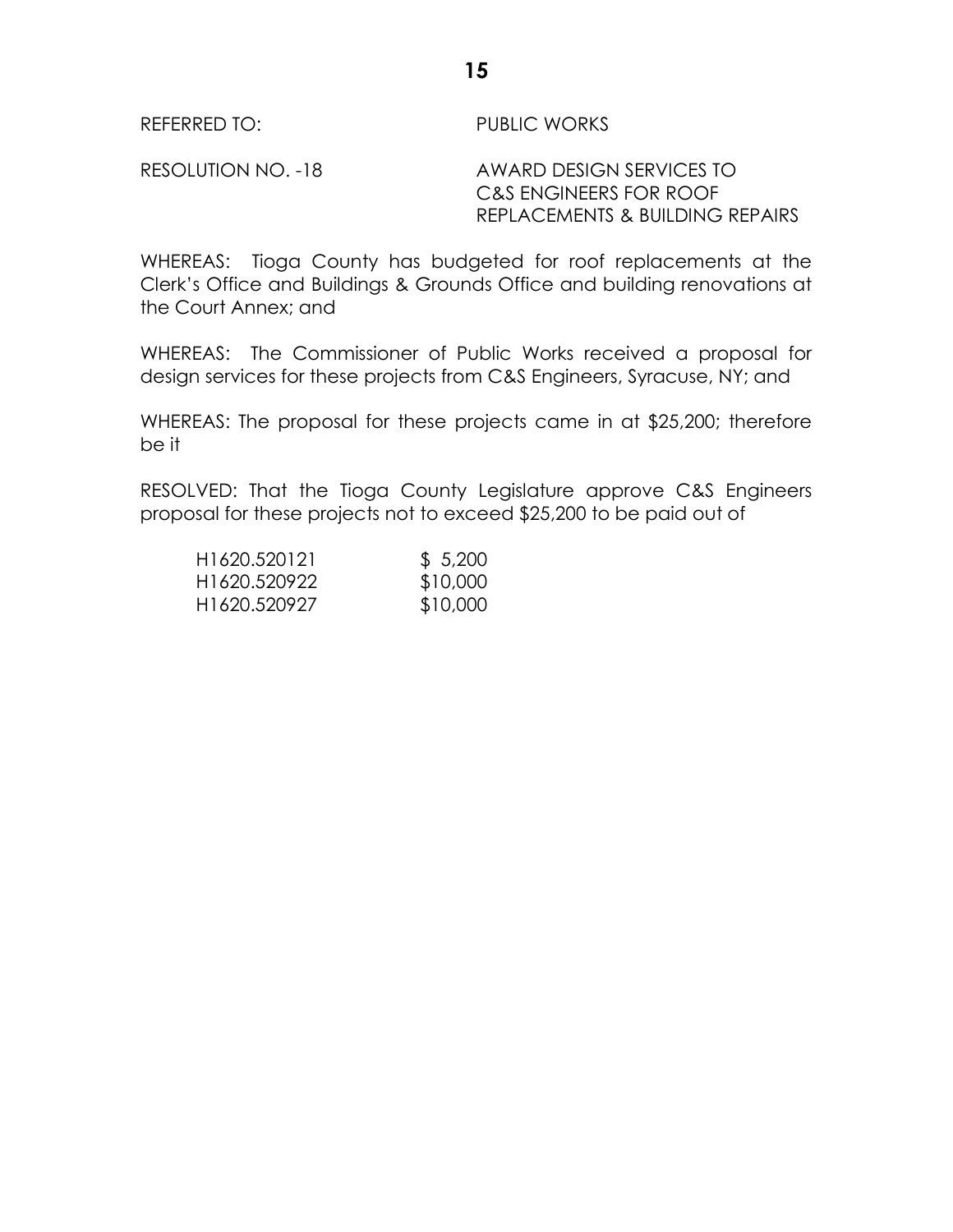### RESOLUTION NO. -18 AMEND BUDGET AND APPROPRIATE BOND RESERVE FUNDS FOR BRIDGE PROJECTS

WHEREAS: The Commissioner of Public Works has deemed that 2018 Bridge Projects funded through the 2013 Bond Act need to be added to the originally submitted 2018 Budget; and

WHEREAS: The Treasurer's Office has declared there is still Bond Act Money available for projects during the 2018 Construction Season, in which there is \$1,747,000 approximately available in the Capital Bond Reserve Account; and

WHEREAS: The Commissioner of Public Works has identified two Bridges in need of rehabilitation; Dean Creek Road Bridge (BIN 3334820) and Kelsey Road Bridge (BIN 3218430); and

WHEREAS: Budget Amendments require Legislative approval and Capital Reserve funding requires Legislative approval; therefore be it

RESOLVED: That funding be transferred as follows:

From: Capital Bond Reserve Account H 387806  $$1,747,000$ .

To:

| H5110 540002 H1801 | Dean Creek Road Bridge 3334820 | \$ 547,000  |
|--------------------|--------------------------------|-------------|
| H5110 540002 H1802 | Kelsey Road Bridge 3218430     | \$1,200,000 |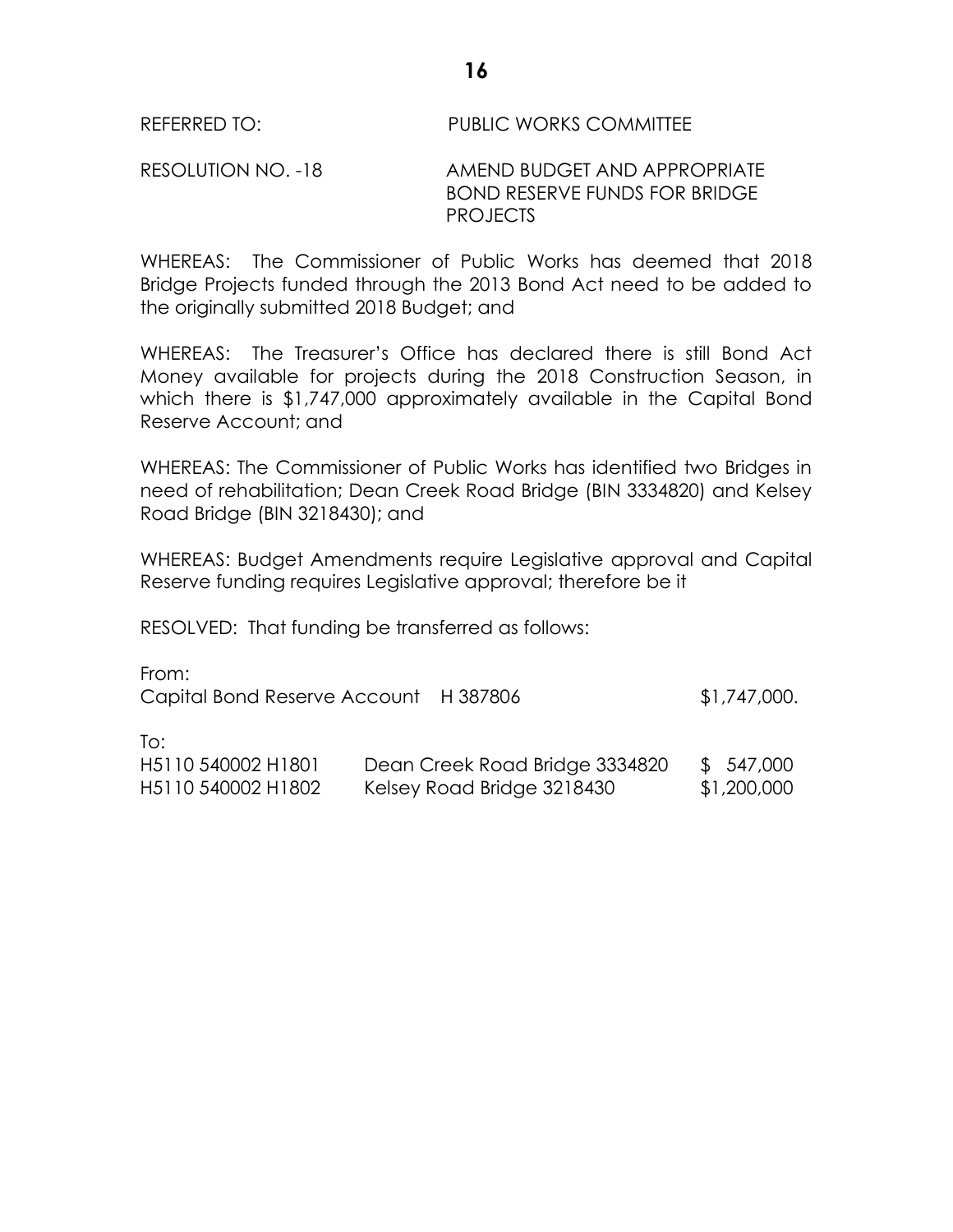# REFERRED TO: PUBLIC WORKS COMMITTEE FINANCE COMMITTEE

RESOLUTION NO. -18 RE-ESTABLISH PRIOR YEAR 2017 CAPITAL PROJECTS FOR 2018 BUDGET

WHEREAS: Prior year Capital Projects and Capital Equipment Requests need to be re-established for the remaining unspent balance as of yearend 2017 for purchase or completion in 2018; therefore be it

RESOLVED: That the following accounts and amounts be re-established:

| <b>Non Bond Bridge Projects</b>                                | <b>BIN</b>                                                                                                                                                                                                                |                | <b>Amt to Establish</b>                          |
|----------------------------------------------------------------|---------------------------------------------------------------------------------------------------------------------------------------------------------------------------------------------------------------------------|----------------|--------------------------------------------------|
| H5110 540004 H1606<br>H5110 435020 H1606<br>H5110 445020 H1606 | Day Hollow Road 333536<br>State Aid Day Hollow<br>Federal Aid Day Hollow                                                                                                                                                  | \$<br>\$<br>\$ | 510,041.61<br>4,435.16<br>8,454.18               |
| <b>Capital Projects Culvert Reso 115-17</b>                    |                                                                                                                                                                                                                           |                |                                                  |
|                                                                | H5110 520003 H1709 West River Road PIN 9754.52<br>H5110 435020 H1709 State Aid West River Rd                                                                                                                              | \$<br>\$       | 225,000.00<br>225,000.00                         |
| <b>Capital Building Projects</b>                               |                                                                                                                                                                                                                           |                |                                                  |
| H1620 520121<br>H1620 520922                                   | County Clerk's Roof<br>Temple Street Roof                                                                                                                                                                                 | \$<br>\$       | 120,000.00<br>140,000.00                         |
| <b>Capital Other</b>                                           |                                                                                                                                                                                                                           |                |                                                  |
|                                                                | H1325 520620 Tax Collection Software-Reserve Reso 267-17 \$<br>H6010 540620 Northwoods Software-Reserve Reso 216-17<br>H6010 540090 Northwoods Hardware-Reserve Reso 267-17<br>H6010 436100 State Aid -Northwoods Reserve | \$<br>\$<br>\$ | 290,340.00<br>56,850.00<br>6,154.80<br>62,561.00 |

And be it further

RESOLVED: That any applicable corresponding revenue sources or reserve account funds per prior Resolution shall also be re-established in the 2018 modified budget.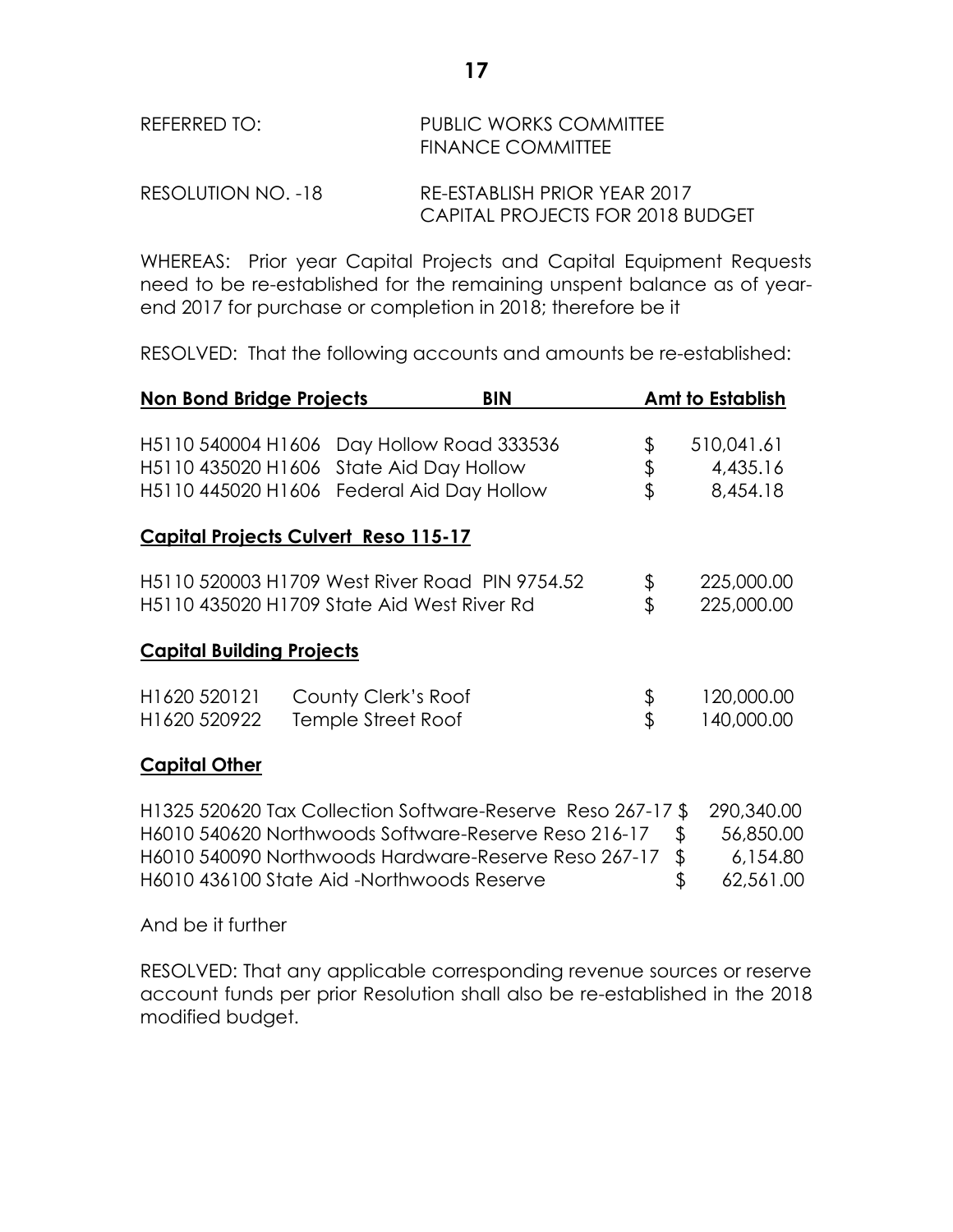| REFERRED TO: | <b>HEALTH &amp; HUMAN SERVICES COMMITTEE</b> |
|--------------|----------------------------------------------|
|              | <b>FINANCE COMMITTEE</b>                     |

| RESOLUTION NO. -18 | RE-ESTABLISH PRIOR YEAR 2017          |  |
|--------------------|---------------------------------------|--|
|                    | <b>GRANTS FOR HHS for 2018 BUDGET</b> |  |

WHEREAS: Prior Year Grant Funds need to be re-established for the remaining unspent balance as of year-end 2017 for purchase or completion in 2018; therefore be it

RESOLVED: That the following HHS accounts and amounts be reestablished and the 2018 budget be amended:

| <b>MENTAL HEALTH -Reso 139.17 Suicide Coalition</b>            |          | <b>Amount to Re-Establish</b> |
|----------------------------------------------------------------|----------|-------------------------------|
| A4322 540010 Advertising                                       | \$       | 550.00                        |
| A4322 540130 Contracts                                         |          | 100.00                        |
| A4322 540360 Meals/Food                                        |          | 29.27                         |
| A4322 540420 Supplies                                          |          | 427.77                        |
| A4322 540485 Printing /Paper                                   | もままままま   | 198.67                        |
| A4322 540640 Supplies -Not Office                              |          | 1,042.39                      |
| A4322 540733 Training                                          |          | 1,041.32                      |
| A4322 427051 Gifts & Donations                                 |          | 3,389.42                      |
| <b>PUBLIC HEALTH -Reso 64-17 Richford Smiles -Care Compass</b> |          |                               |
| A4064 540640 Dental Services -Supplies                         | \$       | 3,634.96                      |
| A4064 422800 Grants-Community Foundation                       | \$       | 3,634.96                      |
| <b>PUBLIC HEALTH -Reso 135-16 Child Passenger Safety</b>       |          |                               |
| A4012 540640 Health Education-Supplies                         |          | 557.93                        |
| A4012 422800 Grants-Comm Foundation-Meltzer                    | \$<br>\$ | 557.93                        |
| <b>PUBLIC HEALTH -Reso 197-17 State Aid Grants</b>             |          |                               |
| A4011 540640 Health Education-Supplies                         |          | 9,817.14                      |
| A4011 430410 State Aid Grants                                  | \$<br>\$ | 9,817.14                      |
| <b>TRANSPORTATION - Reso 113-16 Mobility Management</b>        |          |                               |
| A5630 540140 Transportation-Contracting Services               |          | 62,524.68                     |
| A5630 440900 Federal Aid - Transportation                      |          | 132,647.96                    |
| A5630 430900 State Aid -Transportation                         | すます      | 16,331.74                     |
|                                                                |          |                               |

And be it further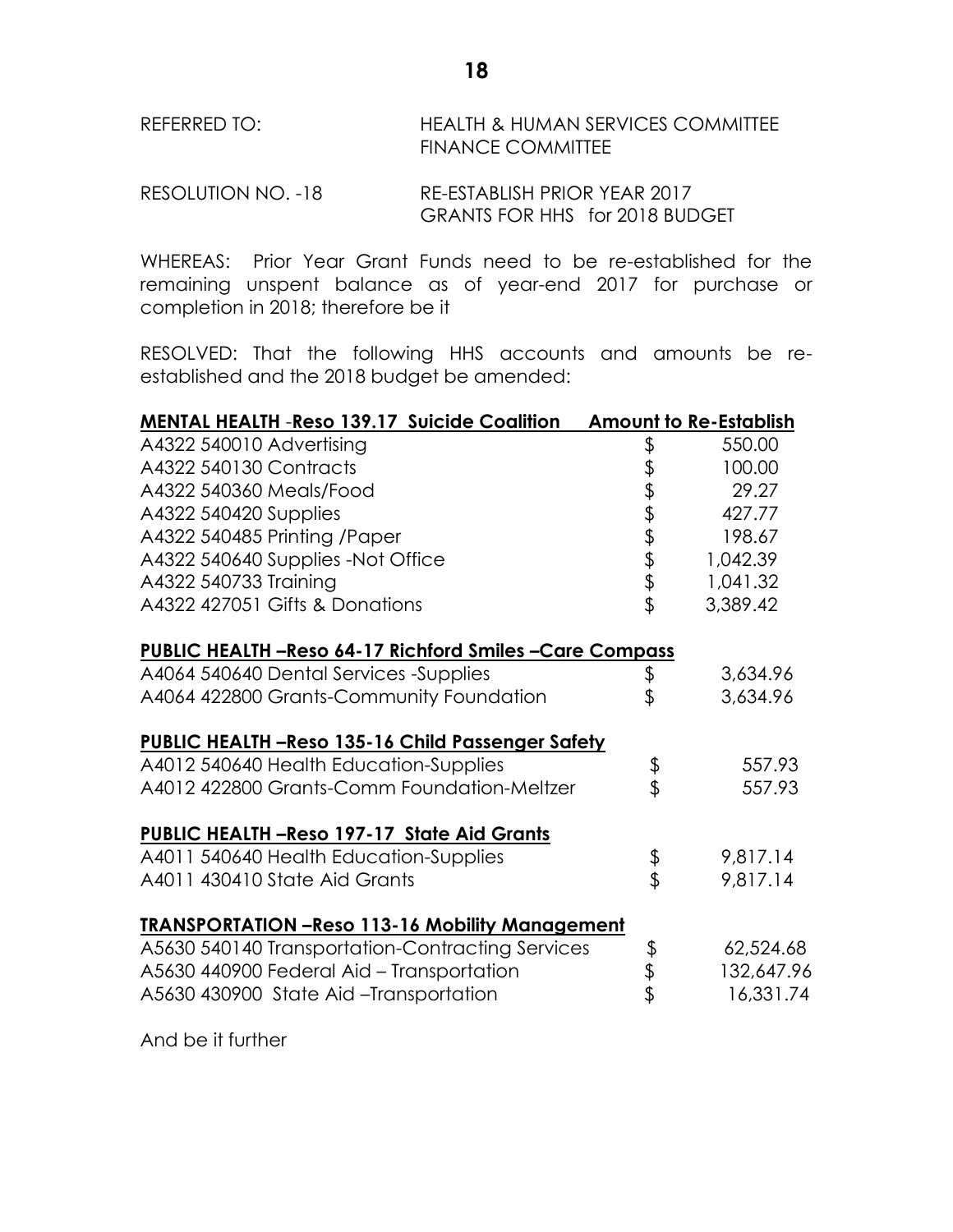RESOLVED: That any applicable corresponding revenue sources or reserve account funds per prior Resolution shall also be re-established in the 2017 modified budget.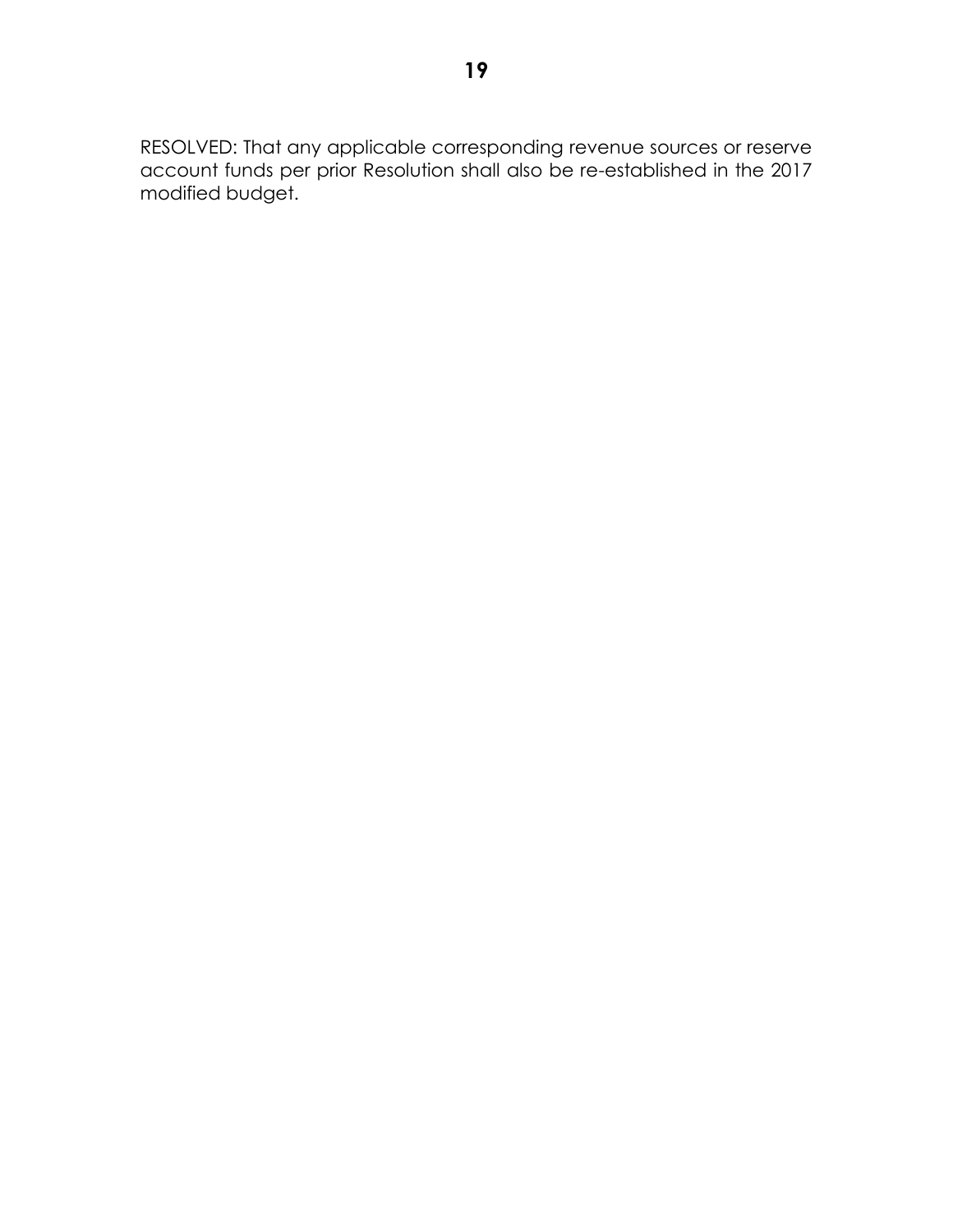## REFERRED TO: FINANCE COMMITTEE RESOLUTION NO. -18 RE-ESTABLISH PRIOR YEAR 2017

WHEREAS: Prior Year Grant Funds need to be re-established for the remaining unspent balance as of year-end 2017 for purchase or completion in 2018; therefore be it

GRANTS FOR 2018 BUDGET

RESOLVED: That the following accounts and amounts are re-established and the 2018 budget is amended:

| ILS -Reso 41-16 / 37-17 Indigent Legal Services |                              | <b>Amount to Re-Establish</b> |
|-------------------------------------------------|------------------------------|-------------------------------|
| A1173 510010 Full Time Salary                   | \$                           | 24,971.96                     |
| A1173 510020 Part Time Salary                   |                              | 20,954.98                     |
| A1173 520200 Office Equipment                   |                              | 1,405.68                      |
| A1173 540040 Books                              |                              | 207.61                        |
| A1173 540140 Contracted Services                |                              | 5,310.01                      |
| A1173 540320 Leased Services                    | \$\$\$\$\$\$\$\$\$\$\$\$\$\$ | 287.90                        |
| A1173 540420 Supplies                           |                              | 3,702.21                      |
| A1173 540480 Postage                            |                              | 100.00                        |
| A1173 540620 Software                           |                              | 2,348.27                      |
| A1173 540700 Transcripts                        |                              | 418.00                        |
| A1173 540733 Training                           |                              | 2,750.46                      |
| A1173 430260 State Aid Indigent Legal Service   | \$                           | 62,457.08                     |
| <b>Sherriff-State Aid Grants</b>                |                              |                               |
| A3310 433470 SLETPP 15                          | री<br>प                      | 17,500.00                     |
| A3310 433480 SLETPP 16                          |                              | 17,500.00                     |
| Fire-Reso 132-17 Interoperable Grant            |                              |                               |
| A3415 520230 IO16 Radio Equipment               | \$                           | 17,600.71                     |
| A3415 540140 IO16 Contracting Services          |                              | 69,417.24                     |
| A3415 433063 State Aid -Interoperable Grant     | $\frac{1}{2}$                | 87,017.95                     |
| <b>Emergency Management-</b>                    |                              |                               |
| A3360 520130 Contracted Services Reso 31-16     |                              | 1,675.32                      |
| A3360 433565 State Aid SHSP 15                  | もまま                          | 1,675.32                      |
| A3360 520130 Contracted Services Reso 216-16    |                              | 500.00                        |
| A3360 433566 State Aid SHSP 16                  |                              | 52,500.00                     |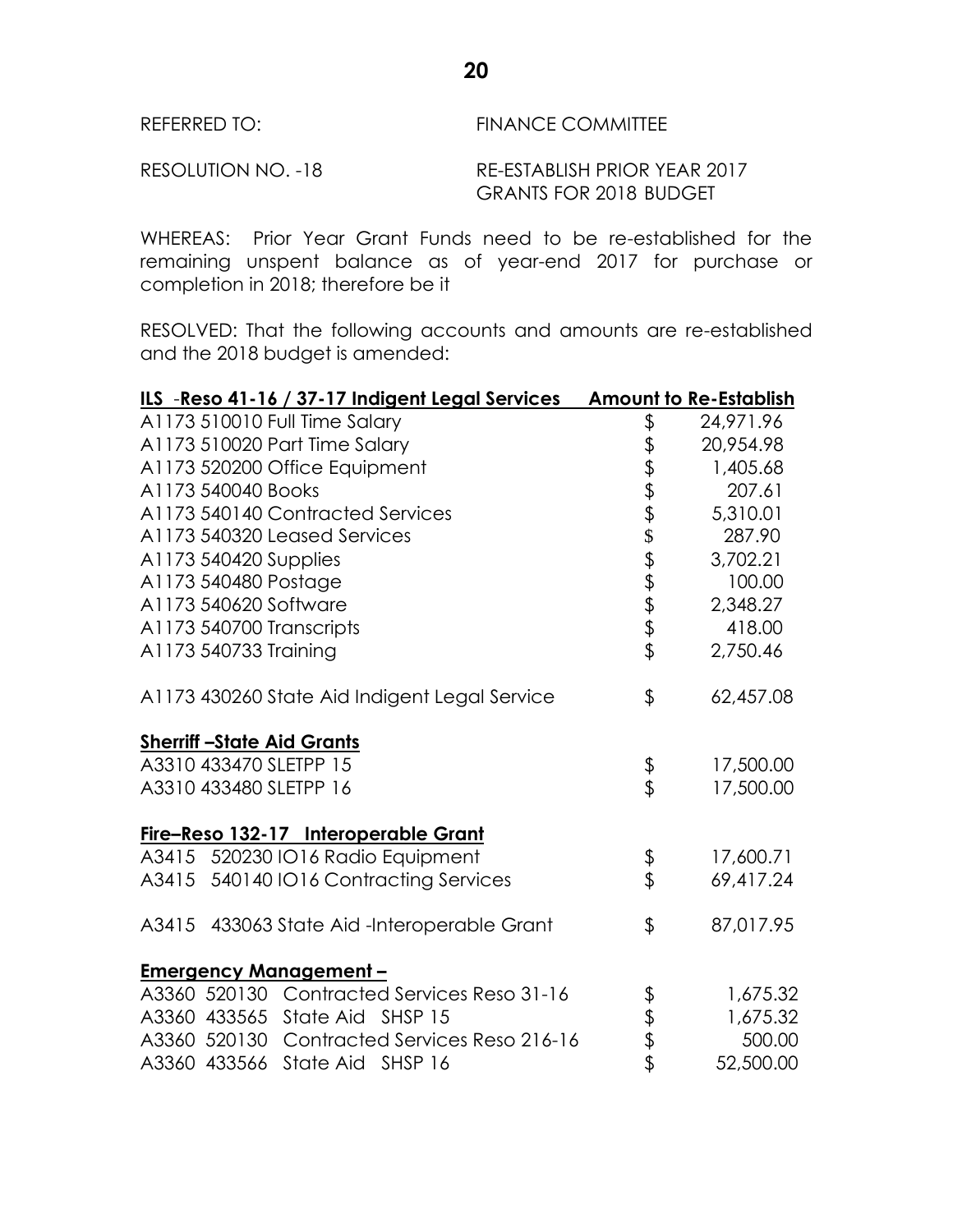### **Emergency Management – continued**

| A3360 520140 SHS17 Contracted Services Reso 260-17<br>A3360 433567 SHS17 State Aid SHSP 17                                                         | \$<br>\$       | 52,485.00<br>52,485.00                |
|----------------------------------------------------------------------------------------------------------------------------------------------------|----------------|---------------------------------------|
| A3360 520140 HMP16 Contracted Services Reso 261-17 \$<br>A3360 443566 HMP16 Federal Aid-Hazardous Mitigation\$                                     |                | 40,500.00<br>40,500.00                |
| A3360 520140 HME17 Contracted Services Reso 262-17 \$<br>A3360 433567 HME17 State Aid-Hazardous Material                                           | \$             | 5,172.00<br>5,172.00                  |
| A3640 443050 EMP17 Federal Aid EMPG<br>Reso 259-17 \$<br>A3640 443050 EMP16 Federal Aid EMPG 16 Reso 172-16 \$<br>A3640 443050 Federal Aid EMPG 15 | \$             | 24,026.00<br>24,151.00<br>5,343.36    |
| <b>Economic Development-Reso 227-17</b>                                                                                                            |                | <b>Amount to Re-Establish</b>         |
| CE8510 540487 CE002 Parkview Main Street<br>CE8510 439900- CE002 State Aid Parkview Main Street<br>A6422 437170- State Aid ED Admin Fee            | \$<br>\$<br>\$ | 475,000.00<br>475,000.00<br>25,000.00 |

And be it further

RESOLVED: That any applicable corresponding revenue sources or reserve account funds per prior Resolution shall also be re-established in the 2018 modified budget.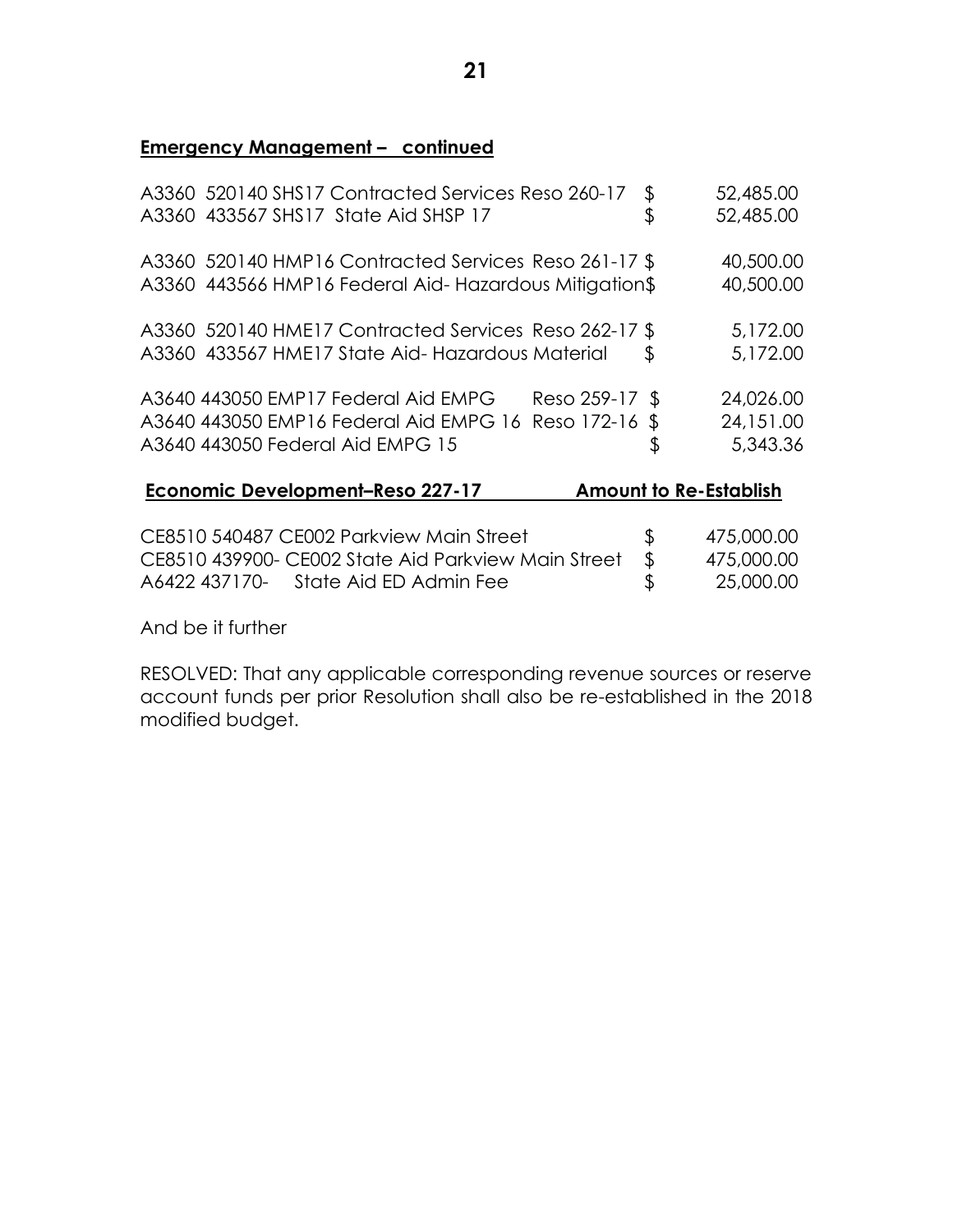REFERRED TO: PUBLIC SAFETY COMMITTEE

RESOLUTION NO. -18 RESOLUTION TO APPROVE A MAINTENANCE AGREEMENT BETWEEN THE TIOGA COUNTY PROBATION DEPARTMENT AND AUTOMON, LLC TO PROVIDE SOFTWARE AND MAINTENANCE OF THE CASELOAD EXPLORER PRODUCT

WHEREAS: The Legislature approved a contract between Tioga County Probation Department and AutoMon, LLC beginning in 2008; and

WHEREAS: AutoMon, LLC has submitted their yearly Maintenance Agreement to Tioga County Probation which consists of the base charge of \$4,151.38 plus a fee of \$203.30 per user. Probation has 17 registered users of the software so the total cost for the software for 2018 is \$7,607.48 as of January 2018; and

WHEREAS: Tioga Probation enlarged the basic software program in 2017 to include Ce Assessments. The annual maintenance fee for that product in 2018 is \$5,250; therefore be it

RESOLVED: That the Probation Director is approved to contract with AutoMon, LLC for software and maintenance costs in 2018 for Caseload Explorer software in the amount of \$12,857.48, upon approval of the County Attorney.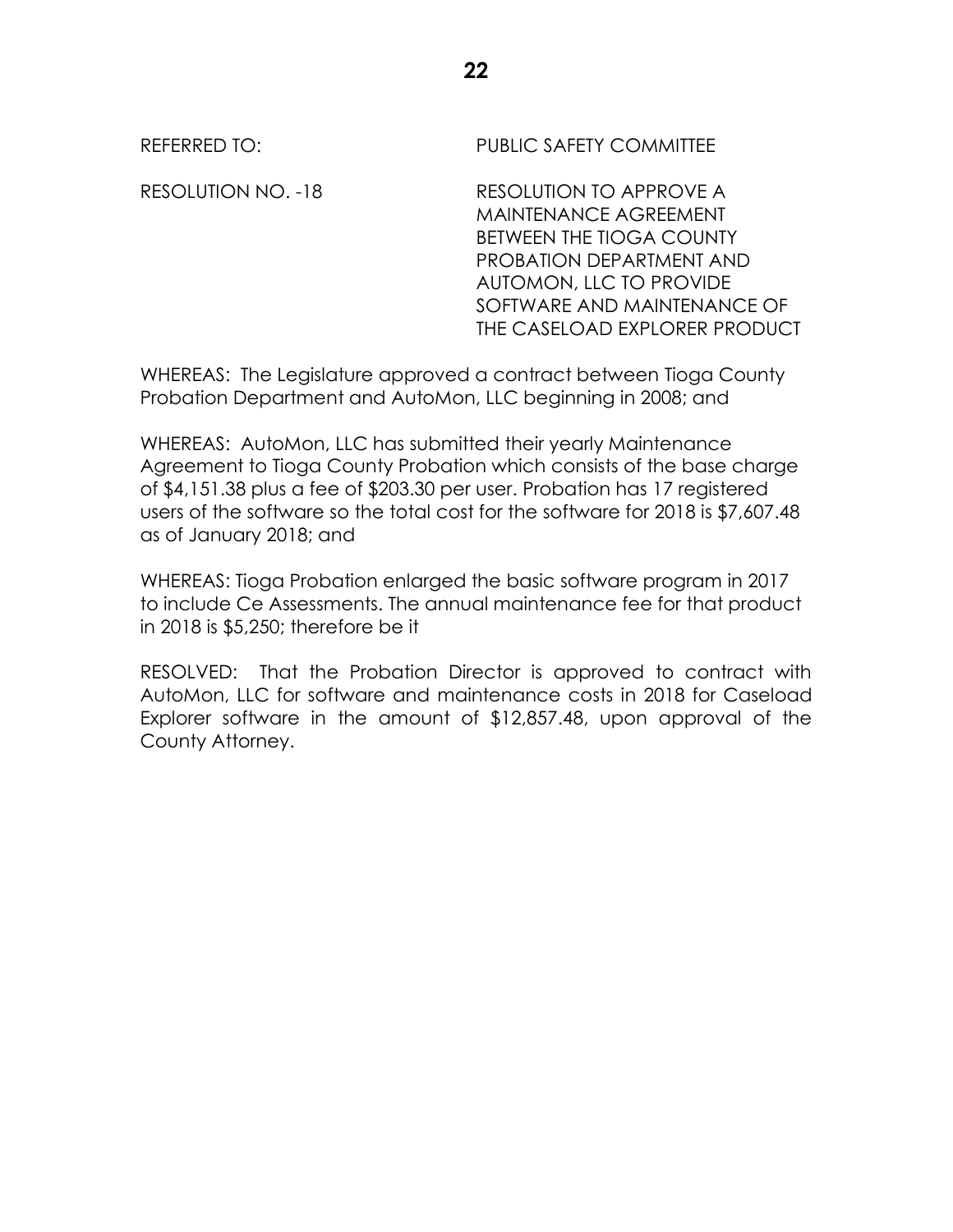### REFERRED TO: FINANCE/LEGAL

RESOLUTION NO. -18 ACCEPT INDIGENT LEGAL SERVICES AWARD AND AMEND BUDGET

WHEREAS: The Assigned Counsel Administrator's Office has been awarded an Indigent Legal Services Grant (C700049) in the amount of \$61,902; and

WHEREAS: \$28,686.02 was approved and appropriated with the 2018 Budget; and

WHEREAS: The remaining funds now need to be appropriated; therefore be it

RESOLVED: That the ILS Grant remaining funds of \$33,215.98 be appropriated and the 2018 Budget be amended as follows:

| Expense Account: A 1173 510010 Full Time Salary        | \$17,902.00              |
|--------------------------------------------------------|--------------------------|
| A 1173 510020 Part Time Salary                         | \$9,813.98               |
| A 1173 540620 Software Expenses<br>A 1173 540040 Books | \$2,500.00<br>\$3,000.00 |
| A1173 430260 State Aid Revenue                         | \$33,215.98              |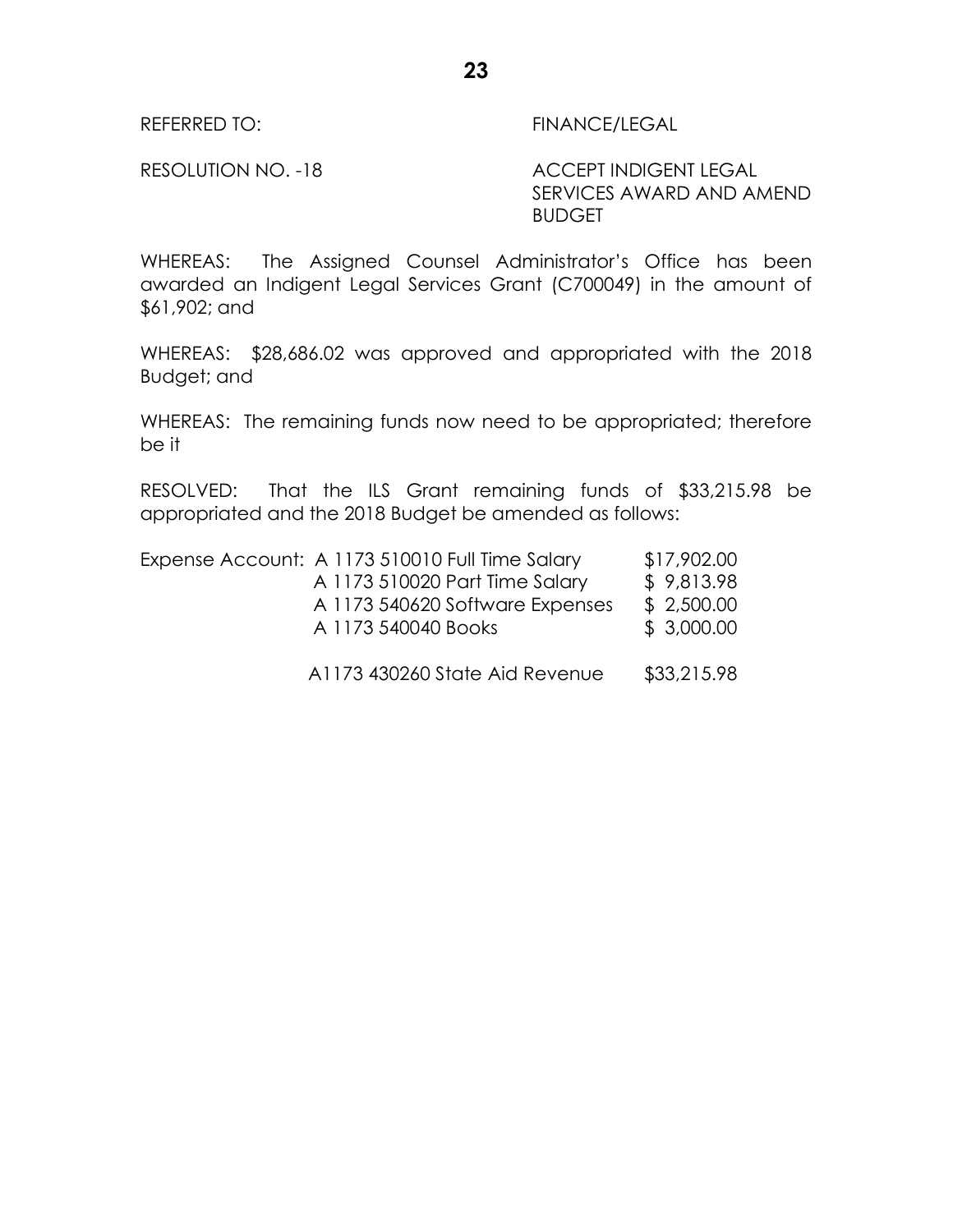### REFERRED TO: HEALTH & HUMAN SERVICES COMMITTEE FINANCE COMMITTEE

RESOLUTION NO. -18 AMEND 2018 BUDGET AND APPROPRIATION OF FUNDS SOCIAL SERVICES

WHEREAS: Additional funding has been awarded to Tioga County Department of Social Services from the Office of Children and Family Services for Non-Residential Domestic Violence Services; and

WHEREAS: A New Hope Center is the approved Non-Residential Domestic Violence Program in Tioga County; and

WHEREAS: Appropriation of Funds requires Legislative approval; therefore be it

RESOLVED: That the 2018 budget be amended and funds be appropriated as follows:

|     | From: A6010.446100 Federal Aid: Administration | \$29,854 |
|-----|------------------------------------------------|----------|
| To: | A6010.540140 Contracting Services              | \$29,854 |